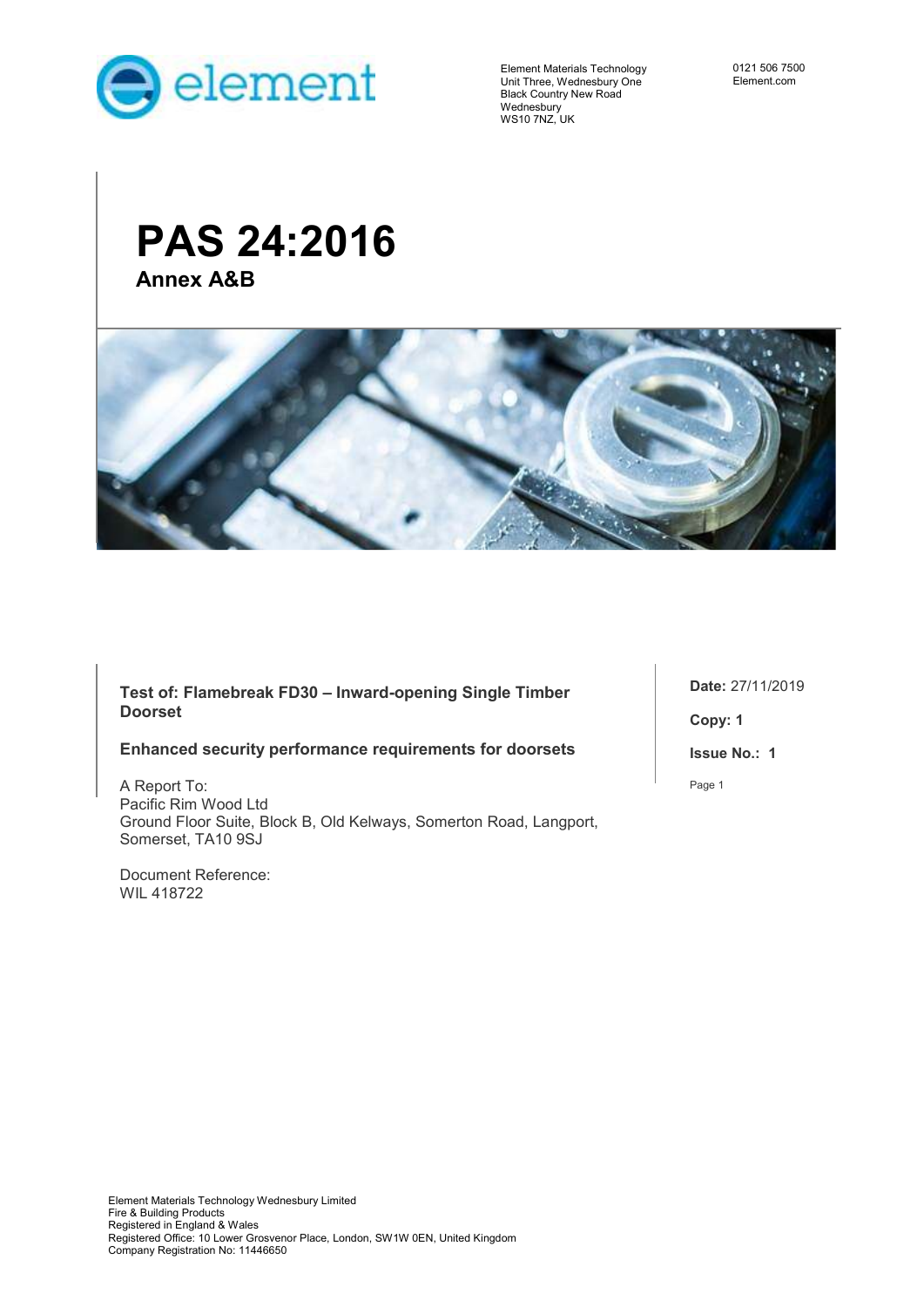

## **TEST CONCLUSIONS**

| Samples of:  |                                                        |
|--------------|--------------------------------------------------------|
| Manufacturer | Pacific Rim Wood Ltd                                   |
| Product      | Doorset                                                |
| Model        | Flamebreak FD30 - Inward-opening Single Timber Doorset |

have been tested in accordance with: PAS24:2016 Annex A & B By Element Materials Technology, a UKAS accredited Testing Laboratory (No. 0621)

At Unit 3 Wednesbury One, Black Country New Road, Wednesbury, WS10 7NZ. Results and comments as detailed below:

| <b>Clause No.</b> | <b>Description</b>                                 | Compliance |
|-------------------|----------------------------------------------------|------------|
| 4                 | <b>Enhanced security performance requirements</b>  | N/T        |
| 4.1.1             | Classification of use                              | N/T        |
| 4.1.2             | Locking cylinder                                   | Yes        |
| 4.2               | Infill medium                                      | N/T        |
| 4.3               | Letterplates                                       | N/A        |
| 4.4               | Classification                                     | D          |
| 5                 | <b>Marking</b>                                     | N/T        |
| $6\phantom{1}6$   | Design and general requirements                    | N/T        |
| <b>Annex A</b>    | Security hardware and cylinder test and assessment | Yes        |
| A.3               | Test procedure                                     | Yes        |
| A.4               | Cylinder vulnerability assessment                  | Yes        |
| <b>Annex B</b>    | <b>Enhanced security performance for doorsets</b>  | <b>Yes</b> |
| <b>B.4.3</b>      | <b>Manipulation test</b>                           | Yes        |
| B.4.4.2           | Infill manual test                                 | Yes        |
| B.4.4.3           | Infill mechanical test                             | N/A        |
| B.4.4.4           | Manual cutting test                                | Yes        |
| <b>B.4.5</b>      | Mechanical loading test                            | Yes        |
| <b>B.4.6</b>      | Manual check test                                  | Yes        |
| <b>B.4.7</b>      | Additional mechanical loading test                 | N/A        |
| <b>B.4.8</b>      | Soft body impact test                              | Yes        |
| B.4.9             | Hard body impact test                              | Yes        |

No inferences can be made regarding performance against other requirements of this standard

Tests marked N/A are not applicable to the sample under test. Tests marked N/T were not applied to the sample under test

| Document No.: | WIL 418722           | Page No.:          | 2 of 26    |                               |            |
|---------------|----------------------|--------------------|------------|-------------------------------|------------|
| Author:       | B. Devey             | <b>Issue Date:</b> | 27/11/2019 |                               |            |
| Client:       | Pacific Rim Wood Ltd | Issue No.:         |            |                               |            |
|               |                      |                    |            | Document No. RSO89 Tesue No 6 | ты<br>1811 |

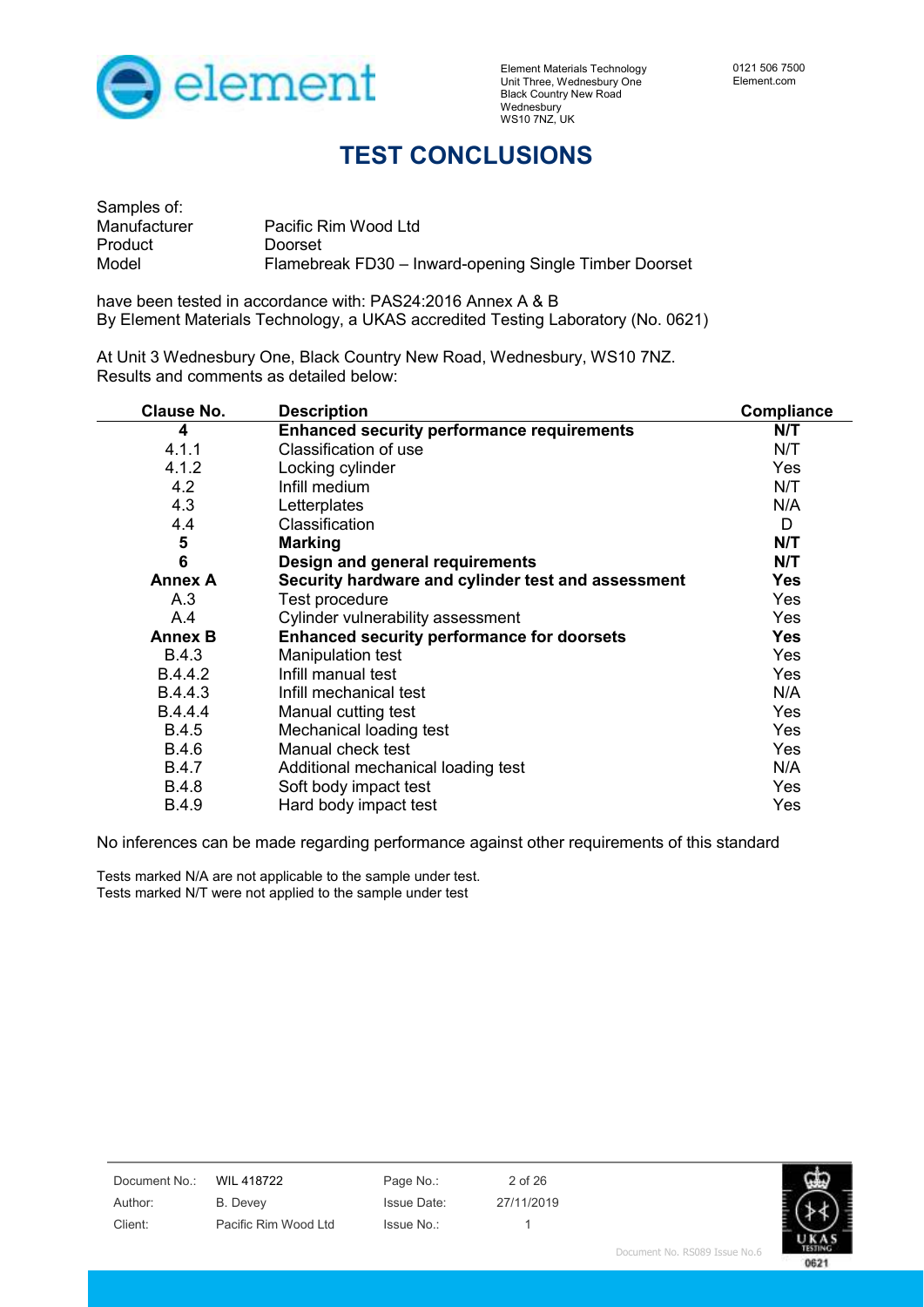

## **AUTHORISATION**

Tests performed by: Brett Devey, Test Engineer Macauley Buchan, Trainee Test Engineer

Report issued by: Brett Devey, Test Engineer

**Signed** 

Date 25<sup>th</sup> November 2019

For and on behalf of Element Materials Technology

Report authorised by: Mark West, Door & Window Laboratory Manager

**Signed** 

Date 25<sup>th</sup> November 2019

For and on behalf of Element Materials Technology

Report issued: 27 November 2019



NOTE.

Tests marked "Not UKAS Accredited" are not covered by the Laboratory UKAS accreditation schedule.

The laboratory has tested the product supplied by the client as sampled in accordance with their own requirements

 *This report shall not be reproduced except in full, (and then only as permitted by copyright laws), without written approval from Element Materials Technology. All work and services carried out by Element Materials Technology Wednesbury Ltd are subject to, and conducted in accordance with, the Standard Terms and Conditions of Element Materials Technology Wednesbury Ltd, which are available at https://www.element.com/terms/terms-and-conditions or upon request.*

Document No.: WIL 418722 Page No.: 3 of 26

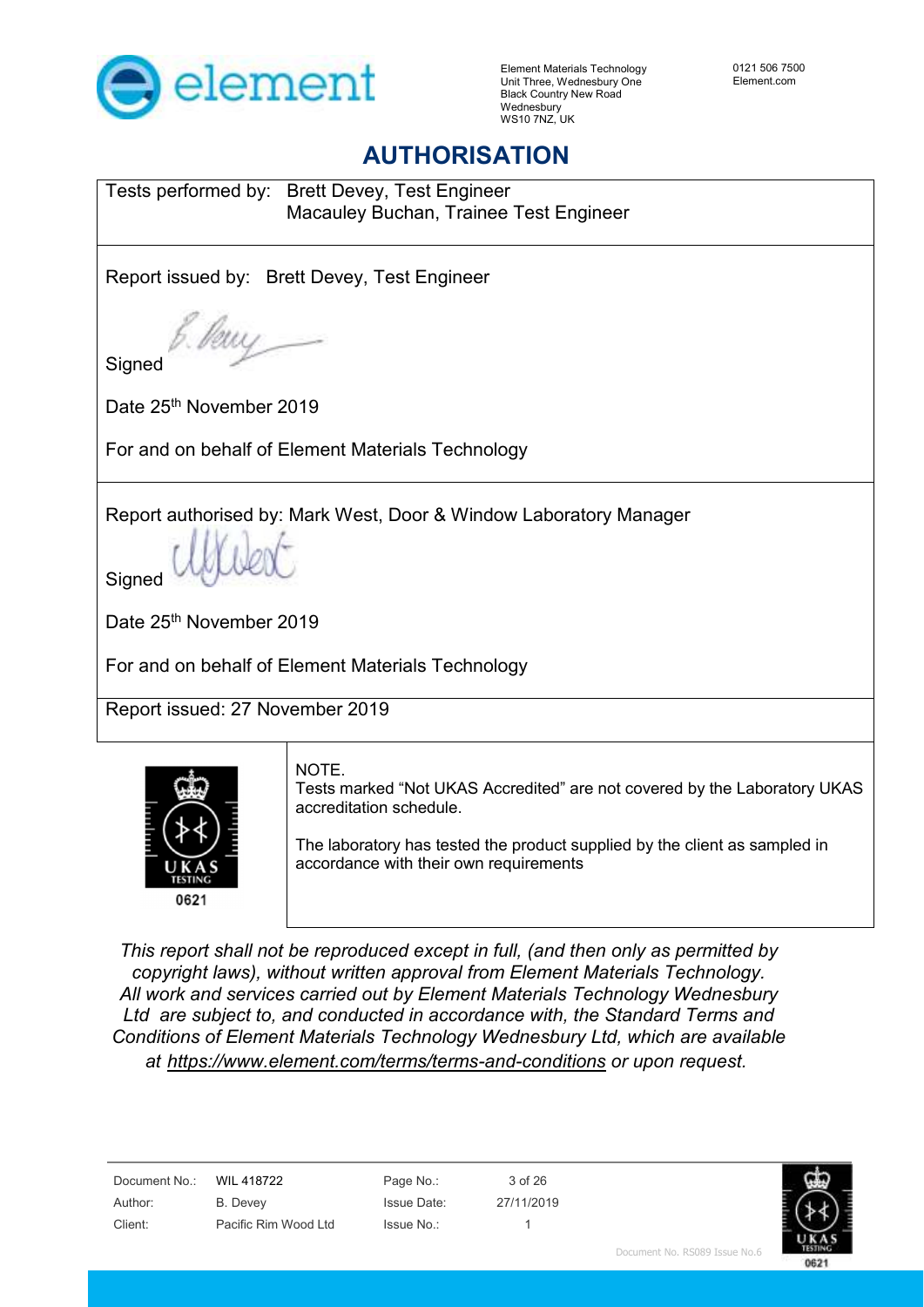

**CONTENTS** 

**Element Materials Technology** Eientein waternam version<br>Unit Three, Wednesbury One<br>Black Country New Road<br>Wednesbury<br>WS10 7NZ, UK

### PAGE NO.

Document No.:

Author: Client:

**WIL 418722 B.** Devey Pacific Rim Wood Ltd

Page No.: Issue Date: Issue No.:

4 of 26 27/11/2019  $\overline{1}$ 

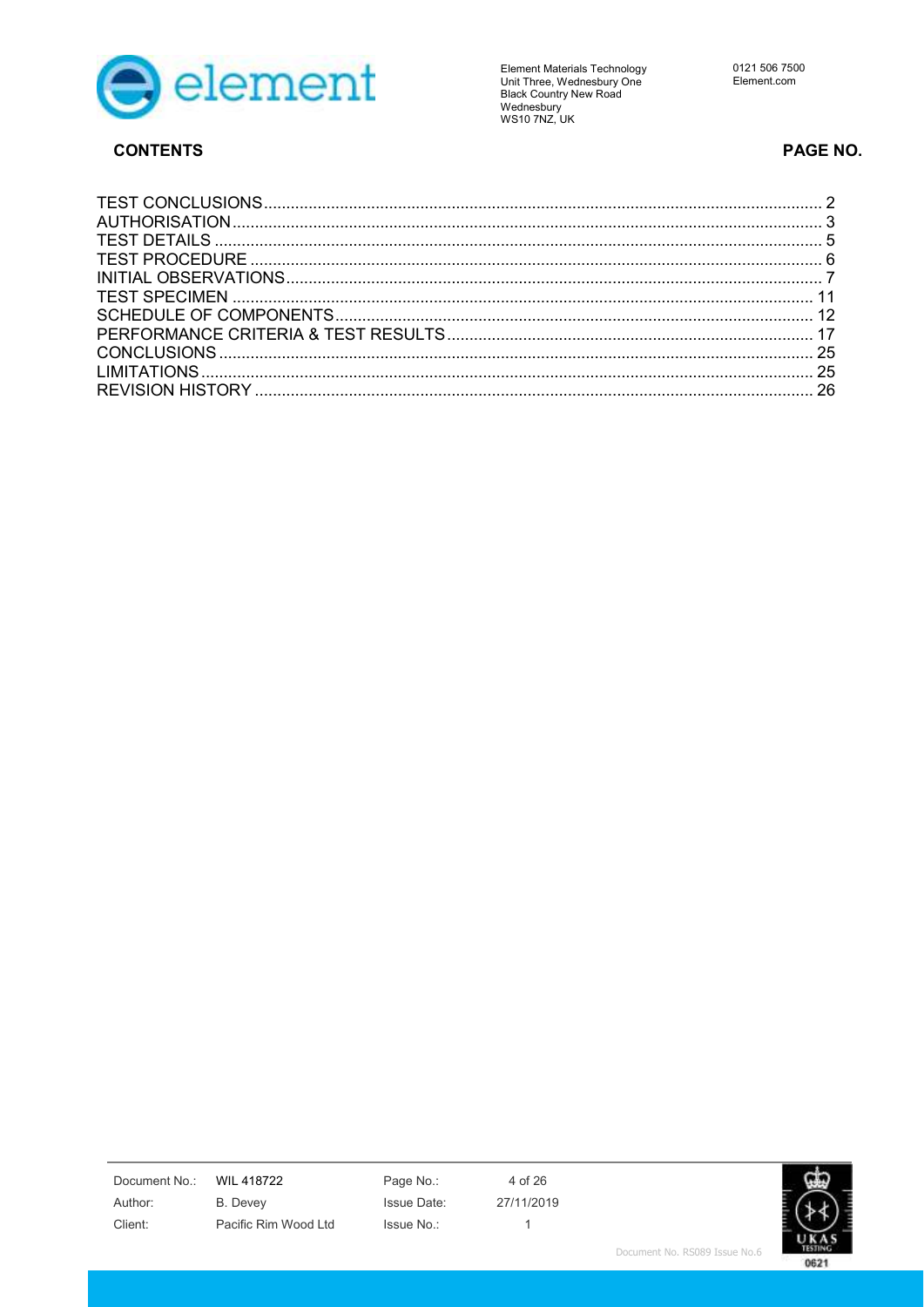

## **TEST DETAILS**

# **CLIENT DETAILS**<br>Company name

Pacific Rim Wood Ltd Address Ground Floor Suite, Block B, Old Kelways, Somerton Road, Langport, Somerset, TA10 9SJ

Contact Lisa McGee

#### **ORDER DETAILS**

Order number PWR/Flamebreak/Pas24/Sep19<br>Dated 29/08/2019 29/08/2019

### **SAMPLE DETAILS**

Outer frame 1000 x 2200 x 90mm Opening leaves 925 x 2145 x 44mm Configuration Inward-Opening Single Doorset Material Timber Details of Hardware Hinges Lock **Cylinder Handles** 4No. Union Hi Load Lift Off Hinges. Ref: JH605lolr-M-SSF Winkhaus AV2-F 3-point lock. Ref: 2559895 Euro Profile Euro Cylinder. Ref: KIN 30/30 NAS Era Fab & Fix Windsor Lever Handle. Ref: 1F302

### **TEST DETAILS**

| PAS 24:2016 |
|-------------|
| Yes         |
| Annex A&B   |
| 06/09/2019  |
| 09/09/2019  |
| 10/09/2019  |
|             |
|             |

Special Test requirements Other reports to be used in conjunction with this report

Test rig used Testing carried out in PAS24 test rig reference OLD

| Document No.: | <b>WIL 41</b> |
|---------------|---------------|
| Author:       | B. Deve       |
| Client:       | Pacific       |

ev Issue Date: 27/11/2019 Rim Wood Ltd Issue No.: 1

8722 Page No.: 5 of 26

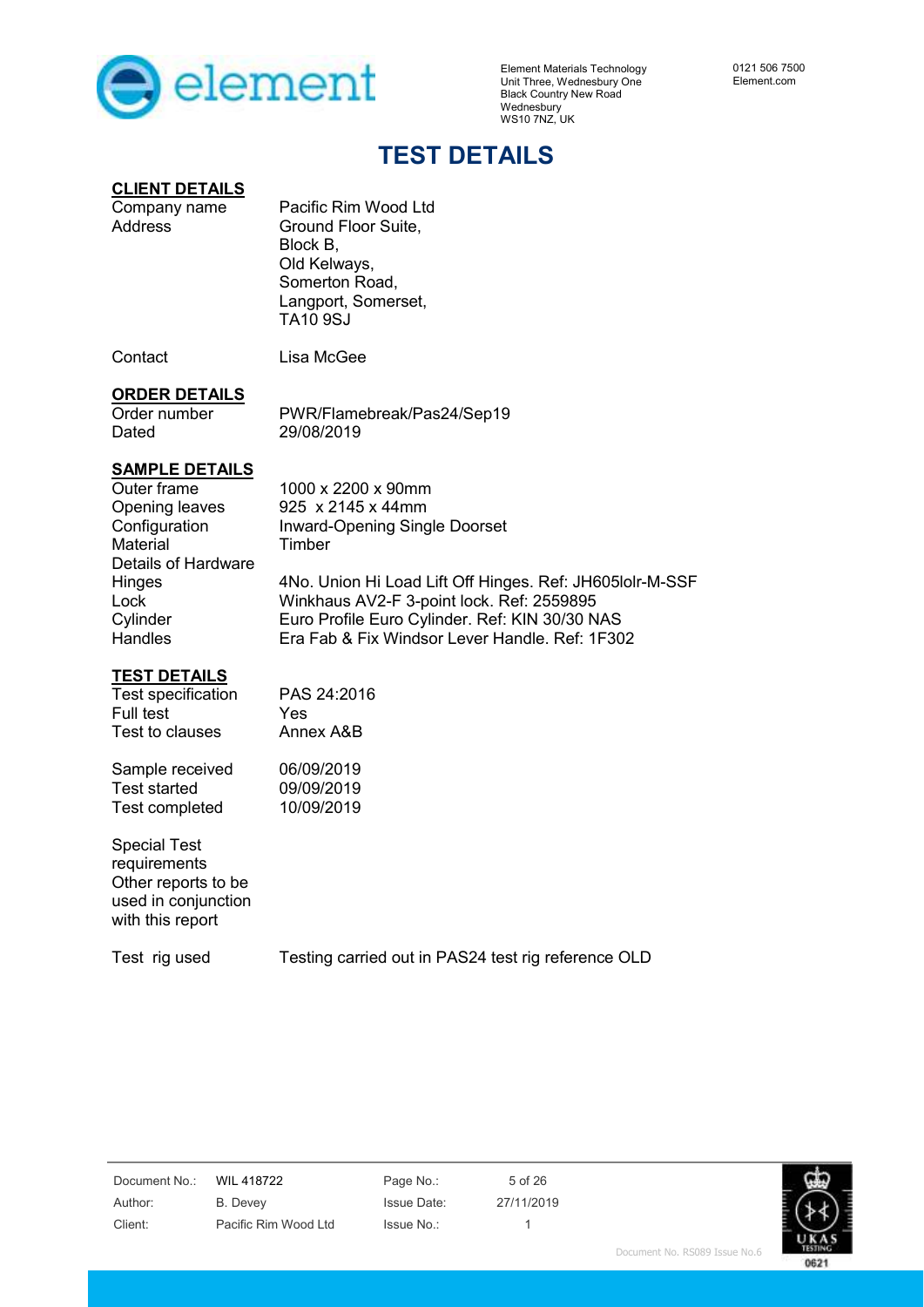

## **TEST PROCEDURE**

| <b>Introduction</b>                         | This test report should be read in conjunction with the Standard PAS 24:2016<br>Enhanced security performance requirements for doorsets and windows in the UK.                                           |
|---------------------------------------------|----------------------------------------------------------------------------------------------------------------------------------------------------------------------------------------------------------|
|                                             | The specimens were judged on their ability to comply with the performance criteria<br>as required in PAS24:2016 Annex A & B.                                                                             |
| <b>Instruction To</b><br><b>Test</b>        | Initial requirement was for a classification of D for doorsets                                                                                                                                           |
| <b>Test Specimen</b><br><b>Construction</b> | A description of the test construction is given in the Schedule of Components. The<br>description is based on a detailed survey of the specimens and information supplied<br>by the sponsor of the test. |
| <b>Installation</b>                         | The doorset was supplied mounted within a timber sub-frame of nominal section 75<br>x 100mm fitted flush with the exterior face, in accordance with the clients fitting<br>instructions.                 |
| <b>Sampling</b>                             | The samples were not independently witnessed or selected and were provided<br>direct from the test sponsor.                                                                                              |
| <b>Test Climate</b>                         | The sample was conditioned in the laboratory in the range 15-30 $\degree$ C and 25-75%<br>humidity for at least 12 hours.                                                                                |
|                                             | The temperature and humidity in the lab was maintained in the range $22.3-23.9^{\circ}C$<br>and 44.9-52.9% humidity for the duration of the test.                                                        |

Document No.: WIL 418722 Page No.: 6 of 26 Author: B. Devey Issue Date: 27/11/2019 Client: Pacific Rim Wood Ltd Issue No.: 1

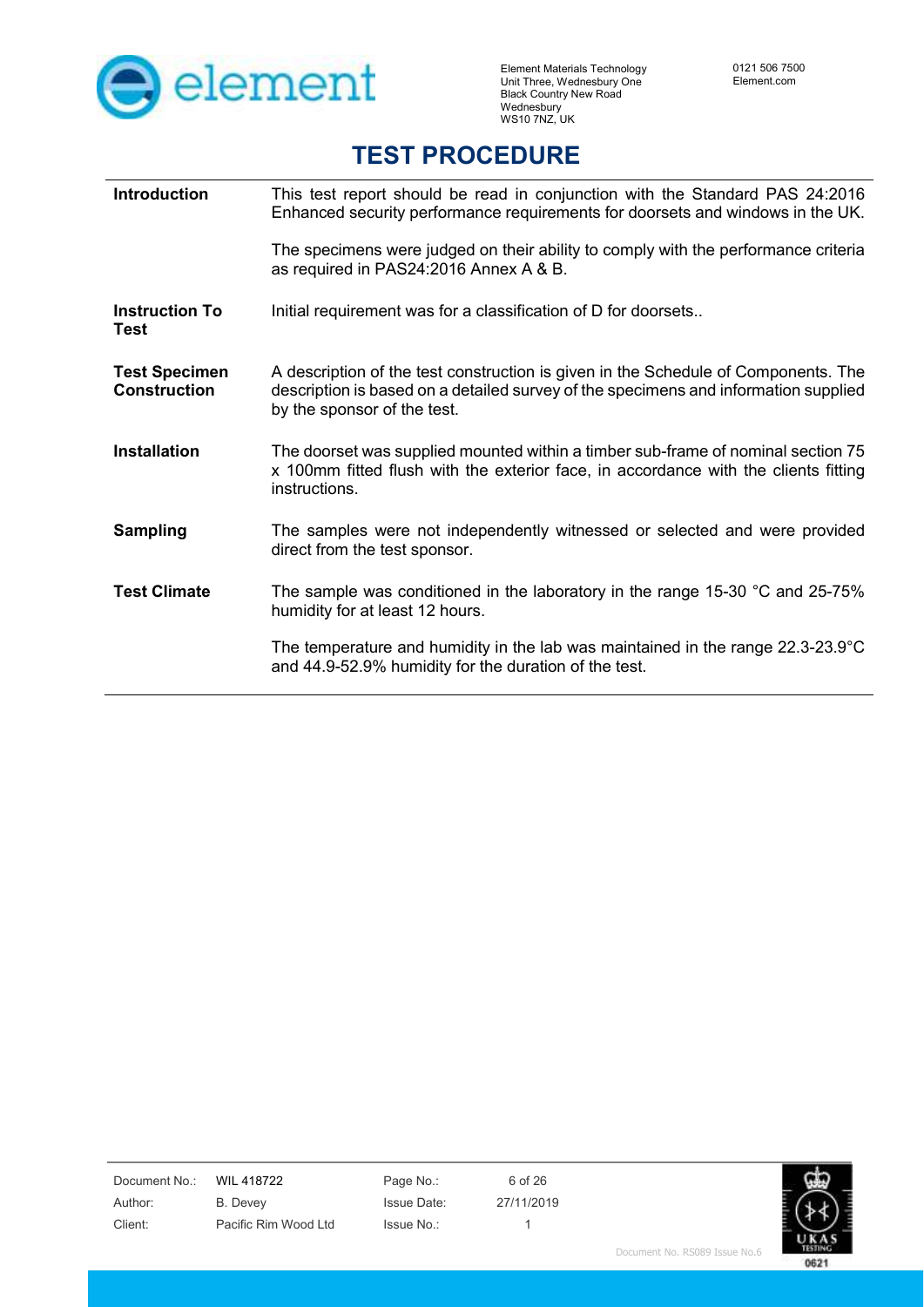

0121 506 7500 Element.com

## **INITIAL OBSERVATIONS**



**The internal face of the sample** 

**The external face of the sample** 



Document No.: WIL 418722 Page No.: 7 of 26 Author: B. Devey Issue Date: 27/11/2019 Client: Pacific Rim Wood Ltd Issue No.: 1

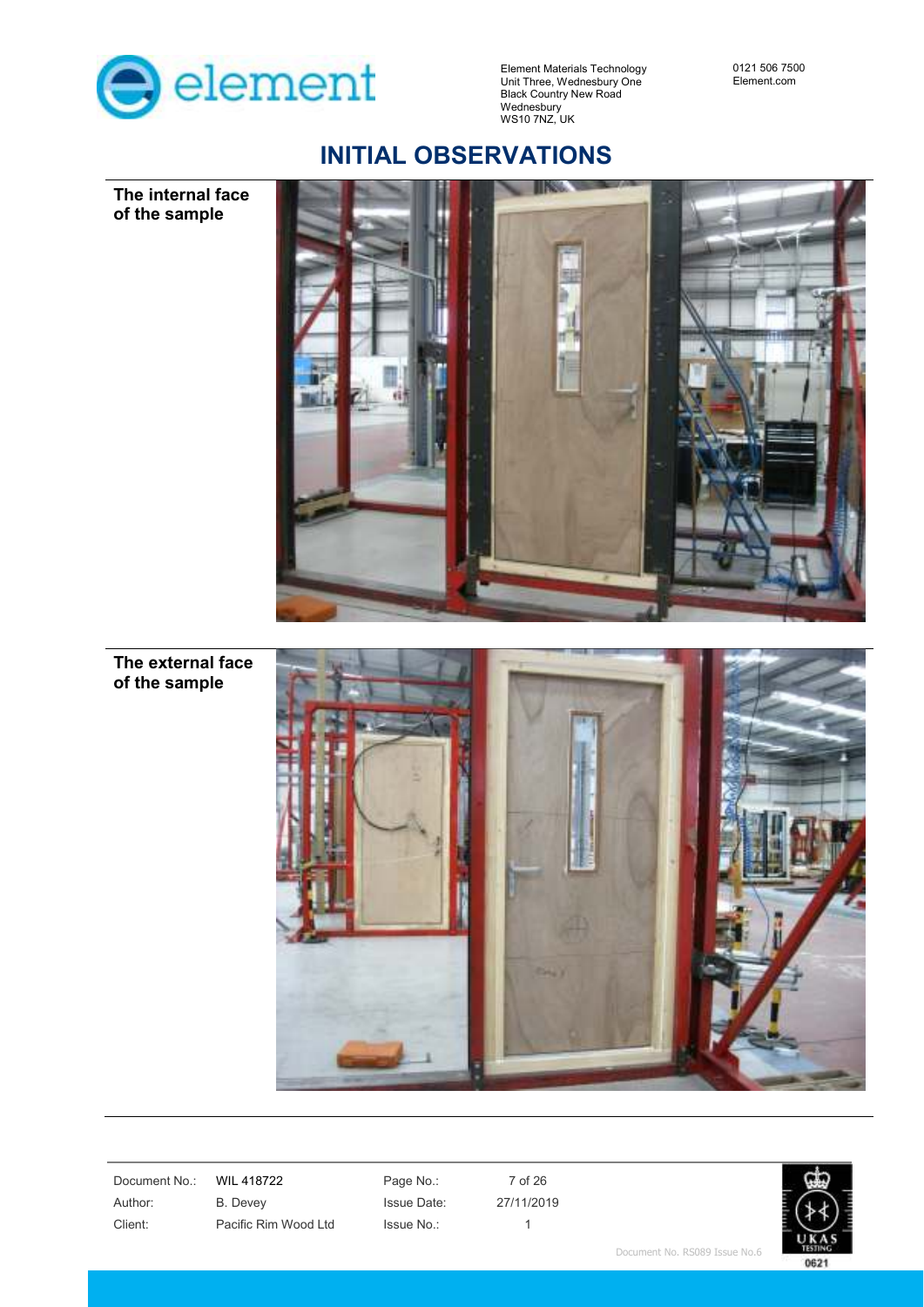

**Sample hinge** 



**Sample cylinder** 



Document No.: WIL 418722 Page No.: 8 of 26

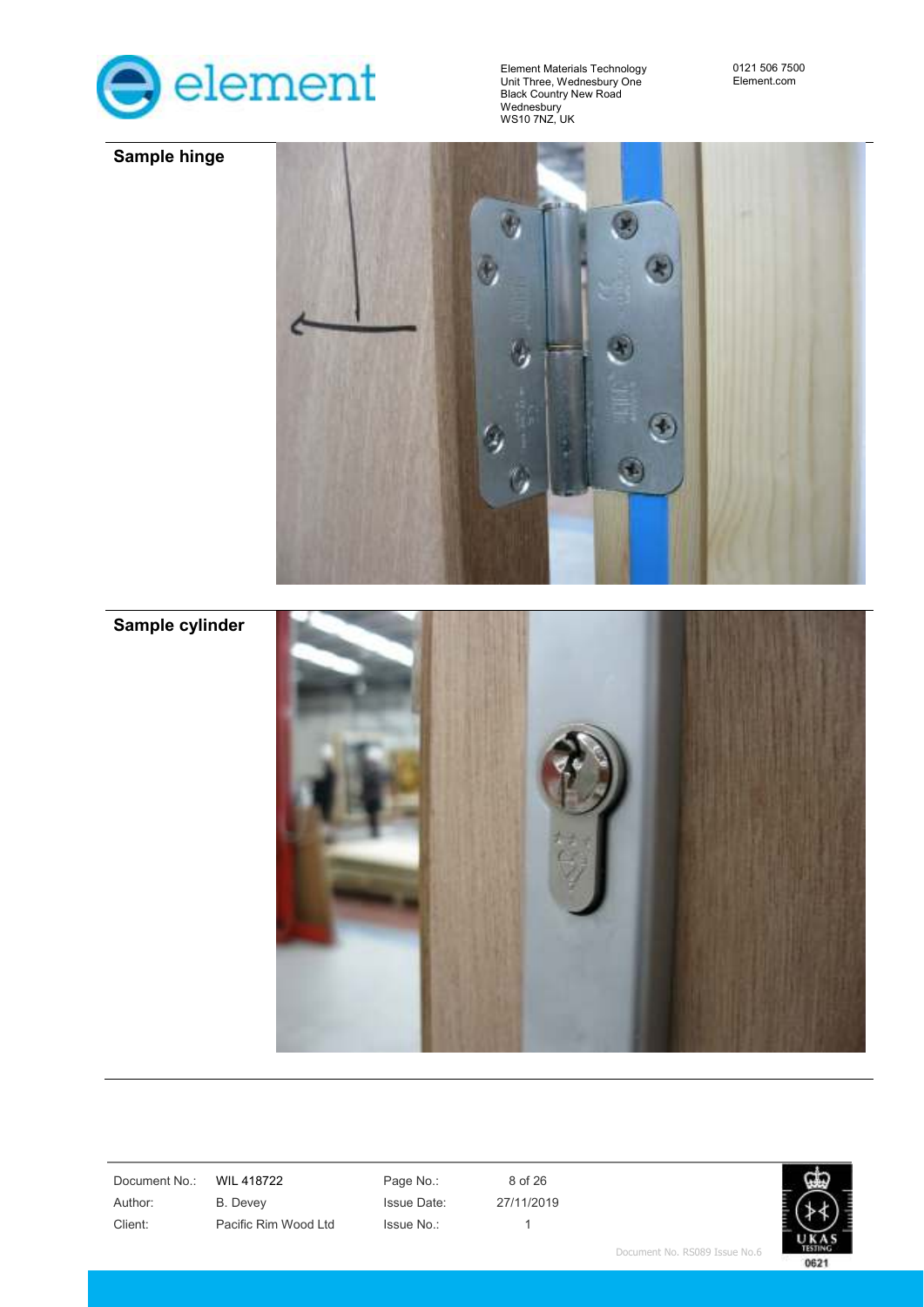

**Sample central** 

**lock** 

Element Materials Technology Unit Three, Wednesbury One Black Country New Road Wednesbury WS10 7NZ, UK

0121 506 7500 Element.com



**Sample central lock keep** 



Document No.: WIL 418722 Page No.: 9 of 26

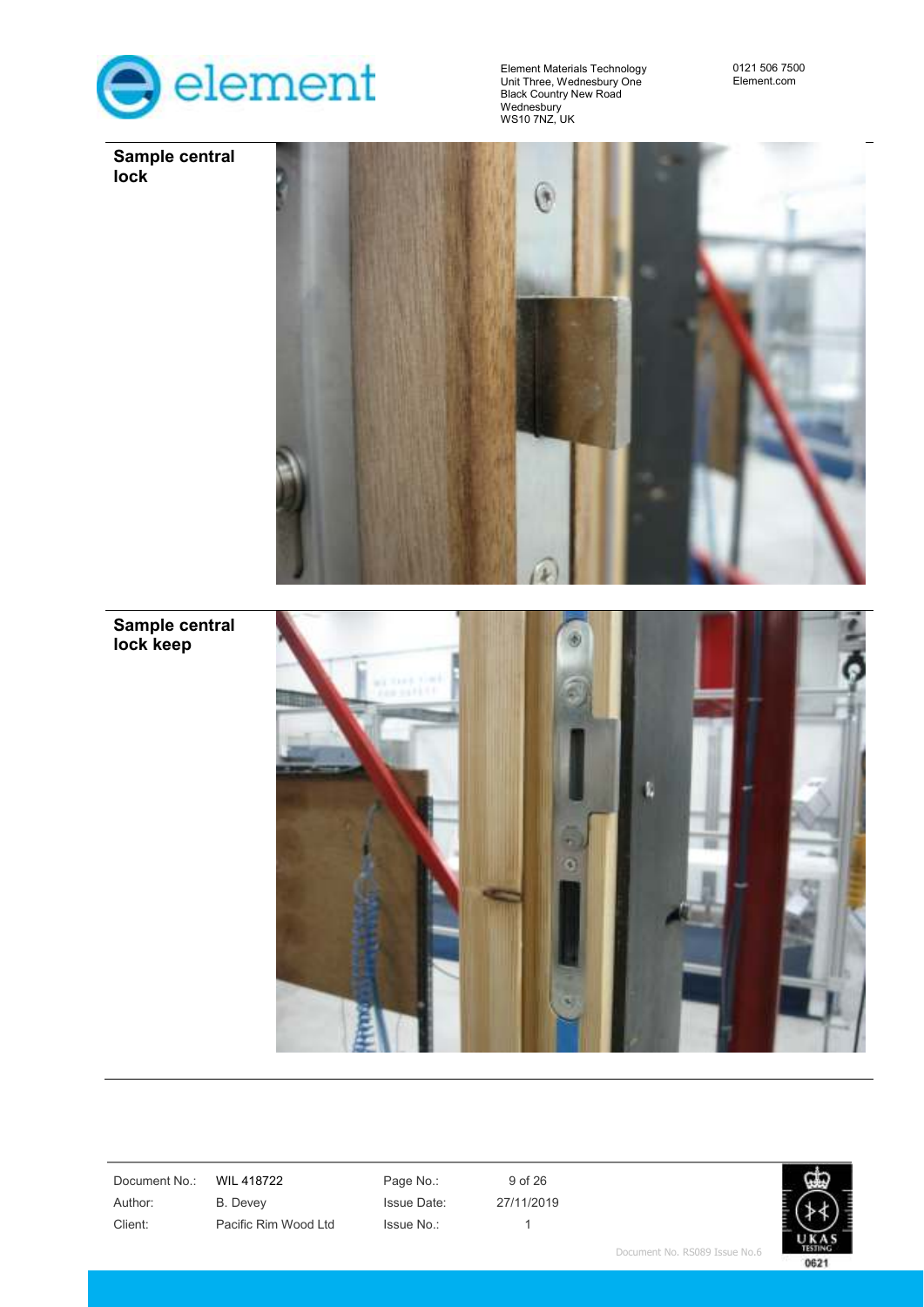



**Sample top lock keep** 

Document No.: WIL 418722 Page No.: 10 of 26

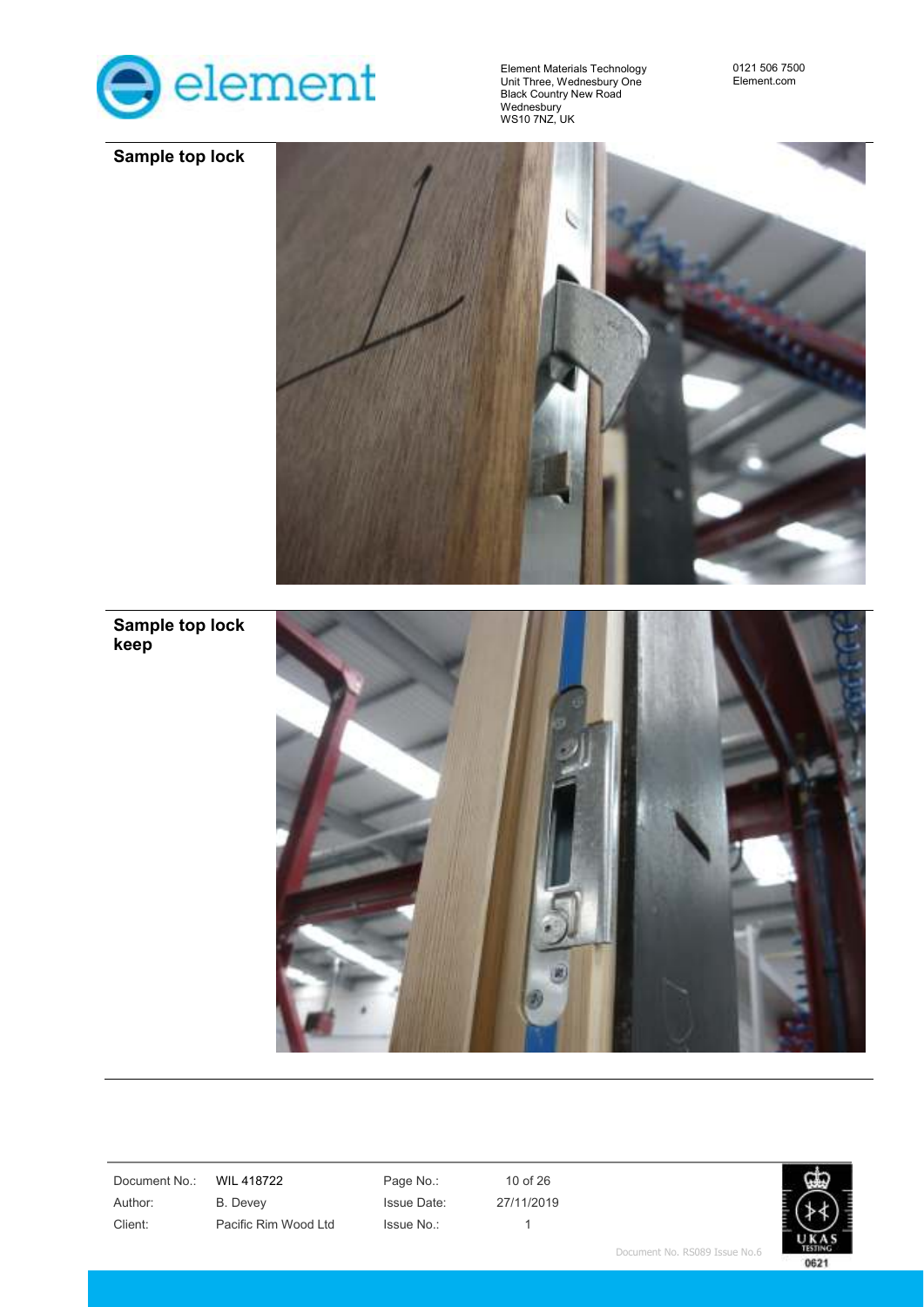

## **TEST SPECIMEN**

**Figure 1- General Elevation of Test Specimen (External Face)**



WINKHAUS AV2-F 2070/55<br>3 POINT LOCK MORTICED TO<br>DOOR EDGE.

SLIMLINE 04SR002 THRESHOLD<br>DOOR TO OPEN INWARDS

#### Do not scale. All dimensions are in mm

Document No.: WIL 418722 Page No.: 11 of 26 Author: B. Devey Issue Date: 27/11/2019 Client: Pacific Rim Wood Ltd Issue No.: 1

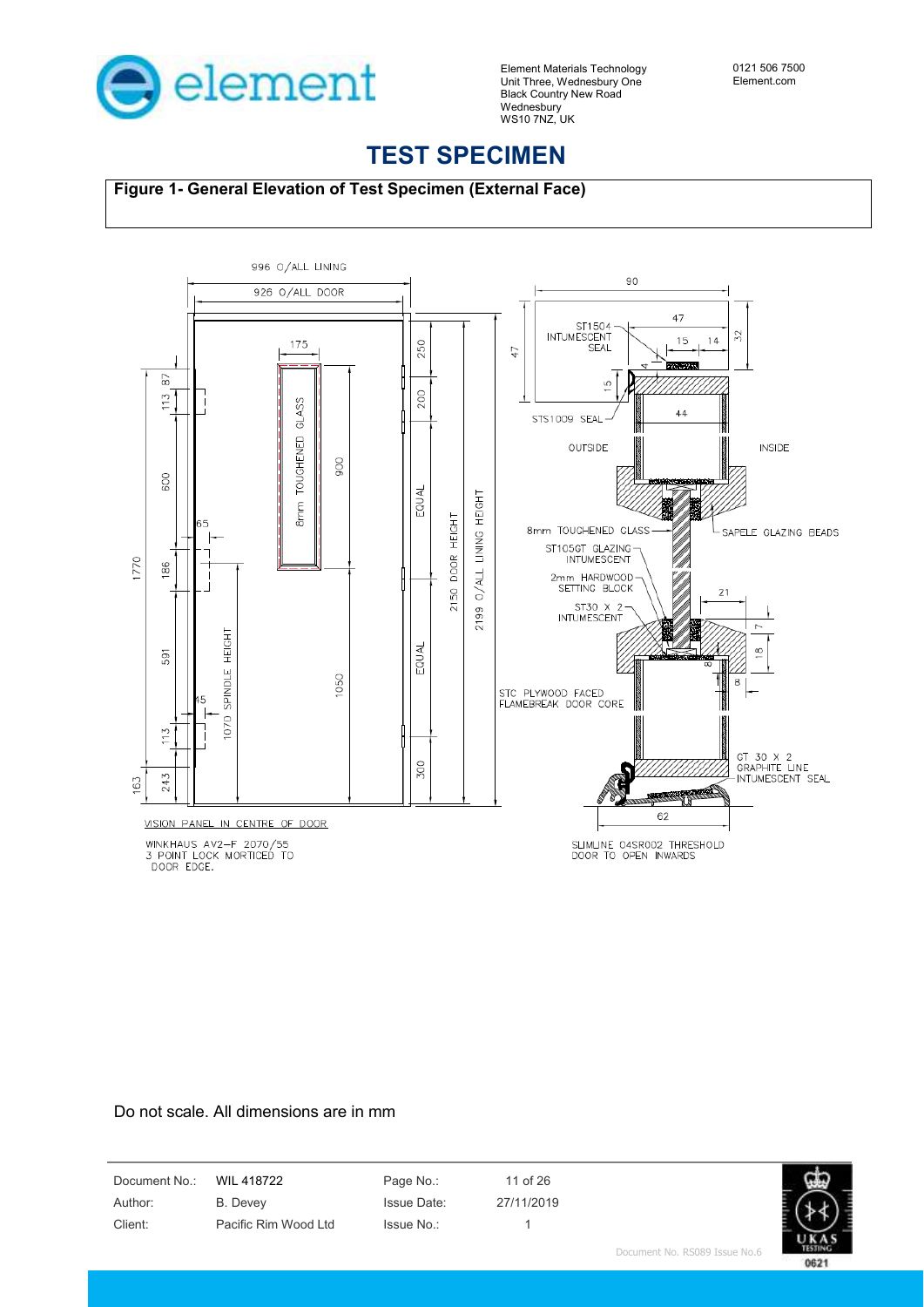

## **SCHEDULE OF COMPONENTS**

(Refer to Figures 1 to 3) (All values are nominal unless stated otherwise) (All other details are as stated by the sponsor)

**Item Description** 

#### **Variants**

None

| 1. Door frame head                 |                                         |
|------------------------------------|-----------------------------------------|
| Material                           | European Redwood                        |
| Density                            | $>$ 450kg/m <sup>3</sup> (stated)       |
| Section size                       | 90 x 47mm                               |
| Rebate                             | 15 <sub>mm</sub>                        |
| Fixing jamb to head joints         | Mortice & Tenon                         |
| Details of adhesive                | <b>PVA</b>                              |
| 2. Door frame jamb                 |                                         |
| Reference                          | European Redwood                        |
| Material                           | $>450$ kg/m <sup>3</sup> (stated)       |
| Density                            | 90 x 47mm                               |
| Section size                       | 15mm                                    |
| 3. Door frame weather seals        |                                         |
| Description                        | Slimline 04 SR 002                      |
| Manufacturer                       | Stormguard                              |
| Reference                          | 04SR002                                 |
| Fixing method                      | Screw fixing to floor level             |
| Position                           | Threshold - in between jambs            |
| Continuity                         | Uninterrupted by hardware               |
| 4. Door frame intumescent seals    |                                         |
| Description                        | ST1504                                  |
| Manufacturer                       | Sealed Tight solutions                  |
| Reference                          | ST1504                                  |
| Fixing method                      | Connection bonded with instant adhesive |
| Position                           | Three edges - jambs and head            |
| Continuity                         | Uninterrupted by hardware               |
| 5. Door frame smoke/acoustic seals |                                         |
| Description                        | <b>STS Perimeter Seal</b>               |
| Manufacturer                       | <b>Sealed Tight Solutions</b>           |
| Reference                          | STS1009                                 |
| Fixing method                      | Self-Adhesive                           |
| Position                           | Three edges (head & jambs)              |
| Continuity                         | Uninterrupted by hardware               |

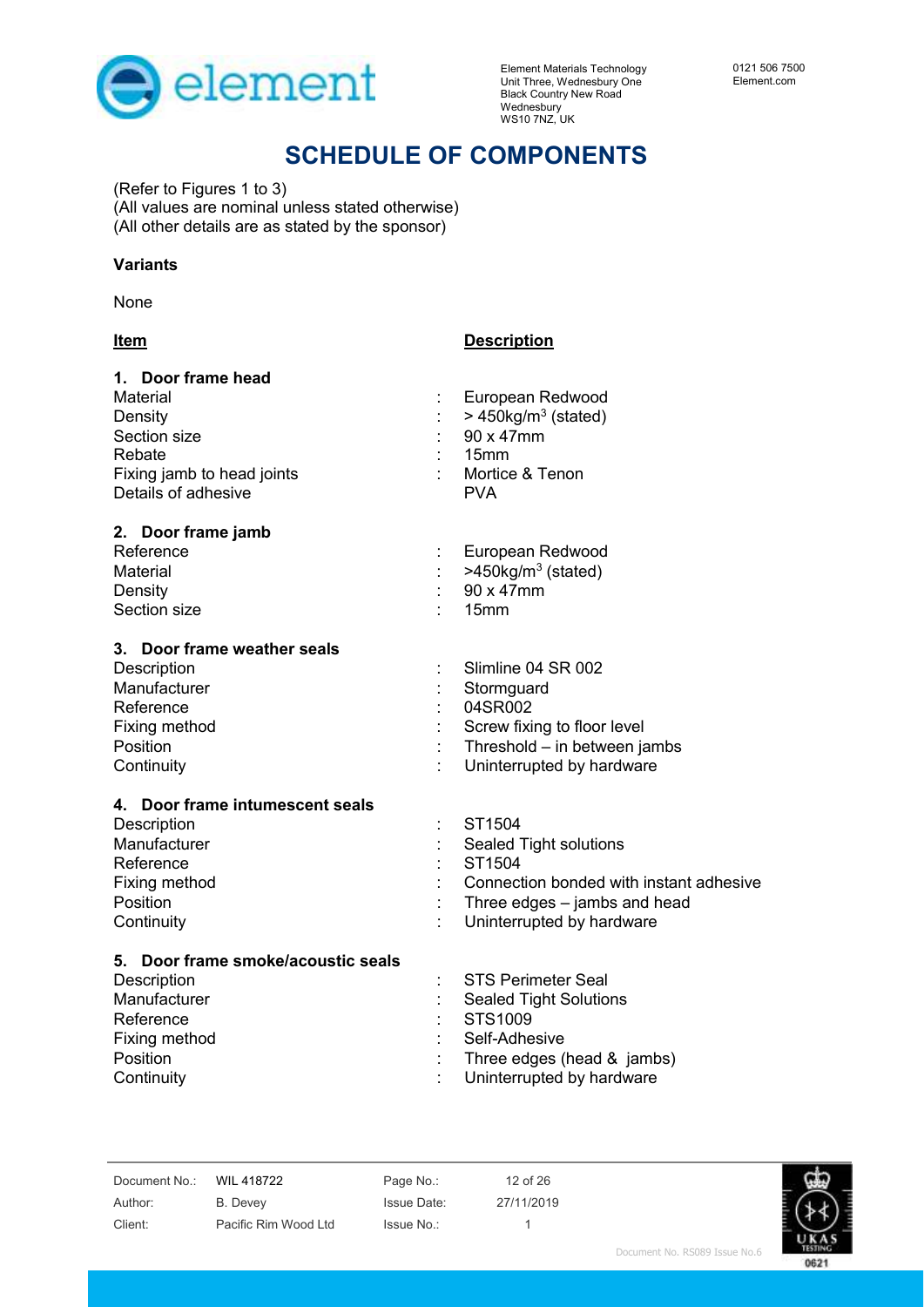

### **Item Description**

| 6. Door leaf<br>Supplier/manufacturer<br>Overall leaf size                                                                 | Flamebreak Type 430 - Plywood faced<br>926 x 2150 x 44mm                                                                                                |
|----------------------------------------------------------------------------------------------------------------------------|---------------------------------------------------------------------------------------------------------------------------------------------------------|
| 7. Door leaf core<br>Supplier/manufacturer<br><b>Thickness</b>                                                             | Flamebreak Type 430<br>44mm                                                                                                                             |
| 8. Door leaf lippings<br>Position<br>Material<br>Density<br>Section size<br>Details of adhesive                            | Fitted to four edges<br>Sapele<br>>640<br>8 <sub>mm</sub><br>PUR glue, Tehcnomelt PUR Henkel                                                            |
| 9. Door leaf weather seals<br>Description<br>Manufacturer<br>Reference<br>Fixing method<br>Position<br>Continuity          | Slimline 04 SR 002<br>Stormguard<br>04SR002<br>Screw fixing to floor level<br>Threshold - in between jambs<br>Uninterrupted by hardware                 |
| 10. Door leaf glazed panel<br>Supplier<br>Thickness/configuration<br>Overall size<br>Nominal edge clearance                | <b>AGC Pyrobelite</b><br>8mm toughened glass<br>900 x 175mm<br>11 overall                                                                               |
| 11. Glazing setting blocks<br>Material<br><b>Thickness</b>                                                                 | Sapele<br>2mm                                                                                                                                           |
| 12. Glazing tape - Internal face<br>Supplier<br>Reference<br>Material<br><b>Thickness</b><br>Overall size<br>Fixing method | <b>Sealed Tight Solutions</b><br><b>ST105 GT</b><br>Silicone<br>5 <sub>mm</sub><br>$10 \times 5$ mm<br>Self adhesive - then sealed with silicone on top |
| 11a Glazing Liner<br>Supplier<br>Reference<br>Material<br><b>Thickness</b><br>Overall size<br>Fixing method                | <b>Sealed Tight Solutions</b><br>ST30 Graphite Graphite Liner x 2<br>Graphite<br>2mm<br>30 x 2mm<br>Self adhesive                                       |

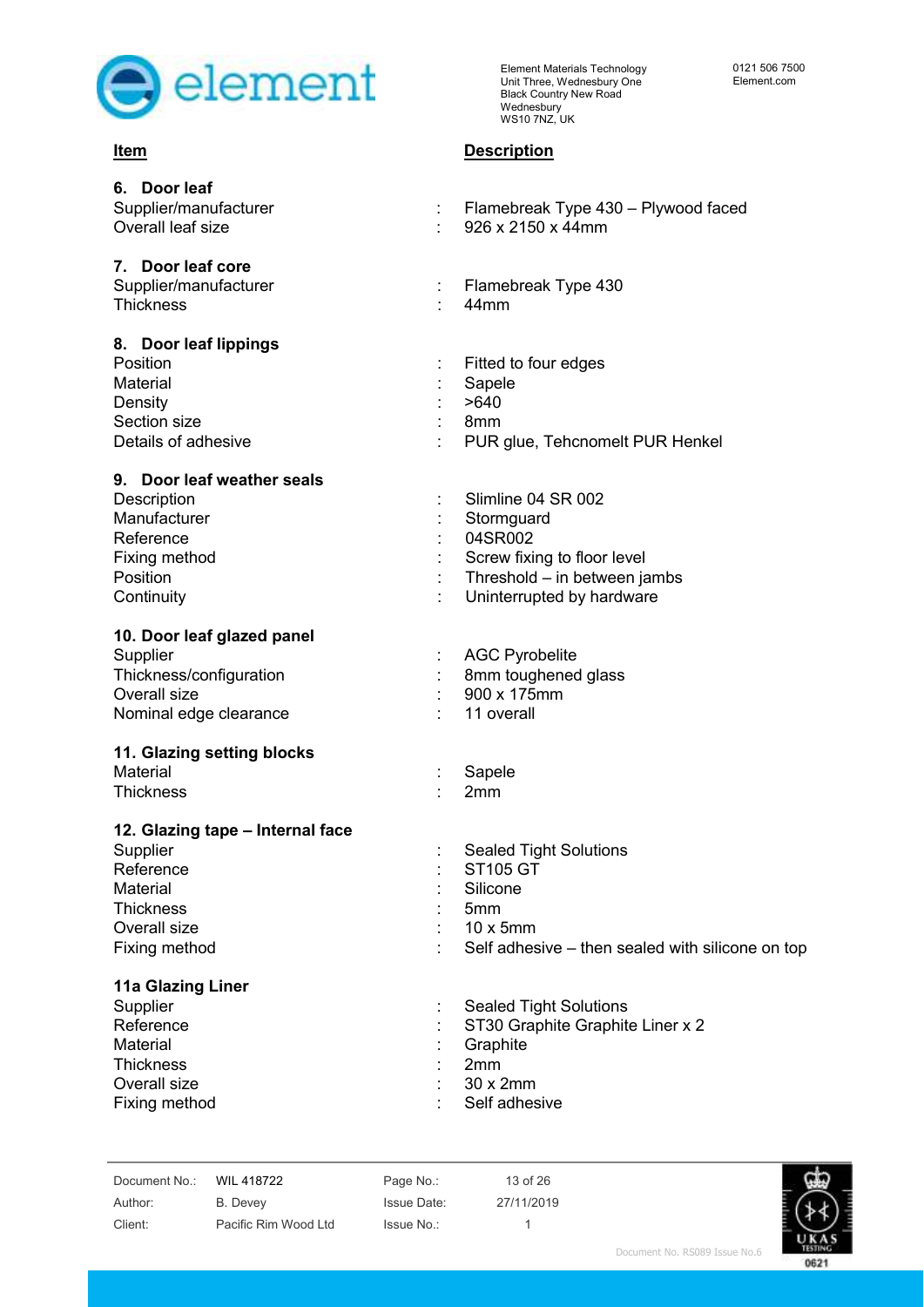

### **Item Description**

| 13. Glazing tape - External face<br>Supplier<br>Reference<br>Material<br><b>Thickness</b><br>Overall size<br>Fixing method                                                                           | ÷                   | <b>Sealed Tight Solutions</b><br><b>ST105 GT</b><br>Silicone<br>5mm<br>$10 \times 5$ mm<br>Self adhesive – then sealed with silicone on top                                                          |
|------------------------------------------------------------------------------------------------------------------------------------------------------------------------------------------------------|---------------------|------------------------------------------------------------------------------------------------------------------------------------------------------------------------------------------------------|
| 14. Glazing beads<br>Glazing method<br>Material<br>Density<br>Section size<br>Fixing method<br>type<br>İ.<br>size<br>ii.                                                                             |                     | Cassette beaded - cloak<br>Sapele<br>$>640$ kg/m <sup>3</sup> (stated)<br>25 x 21mm<br>Glazing pins<br>50mm                                                                                          |
| 15. Hinges<br>Supplier/manufacturer<br>Description<br>Reference<br>Primary material<br>Size of knuckle<br>Size of blades<br>Quantity<br>Intumescent protection (if applicable)<br>Position of hinges | t                   | Union<br>Hi Load Lift Off Hinges<br>JH605lolr-M-SSF<br>Grade II steel<br>14mm<br>35 x 100mm<br>4No.                                                                                                  |
| top hinge<br>i.<br>2 <sup>nd</sup> hinge<br>ii.<br>3rd hinge hinges<br>Ш.<br>bottom hinge<br>iv.<br>Fixing hinge to doorleaf<br>İ.<br>type<br>size<br>ii.                                            | t<br>$\ddot{\cdot}$ | 204mm from top of door to top of hinge<br>403mm from top of door to top of hinge<br>1102mm from top of door to top of hinge<br>1801mm from top of door to top of hinge<br><b>Screws</b><br>10 x 30mm |
| iii.<br>quantity<br>Fixing hinge to frame<br>type<br>İ.<br>size<br>ii.                                                                                                                               |                     | 10No.<br><b>Screws</b><br>10 x 30mm                                                                                                                                                                  |
| quantity<br>iii.                                                                                                                                                                                     |                     | 10No.                                                                                                                                                                                                |

Document No.: WIL 418722 Page No.: 14 of 26 Author: B. Devey Issue Date: 27/11/2019

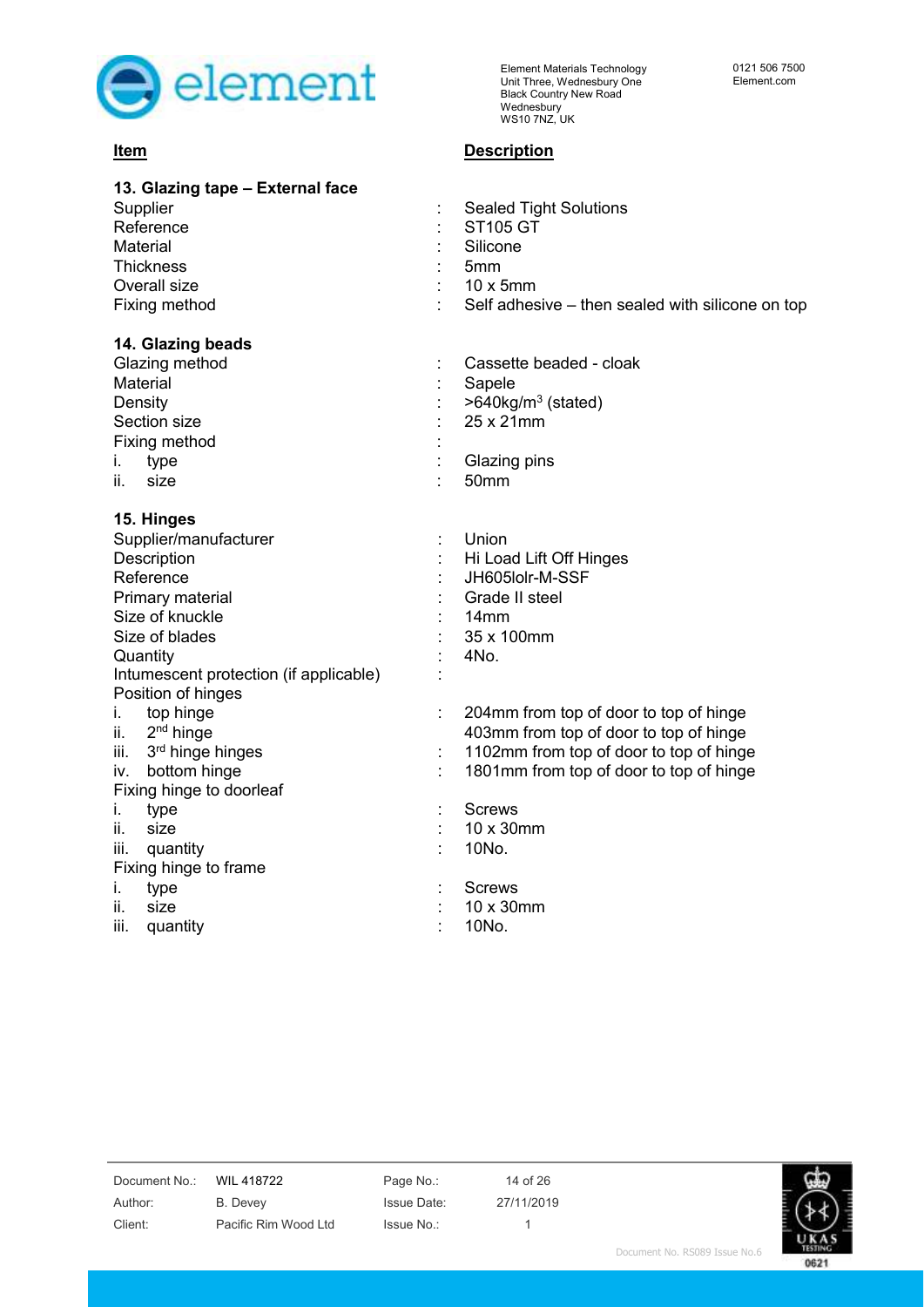

### **Item Description**

| <b>16. Lock</b><br>Supplier/manufacturer<br>Description<br>Reference<br>Face plate size<br>Intumescent protection (if applicable)<br>Position<br>Fixings<br>İ.<br>type<br>size<br>ii.<br>iii. quantity                    | Winkhaus<br>AV2-F 3-point lock<br>2559895<br>20 x 1770 x 3mm<br>ST30 Graphite Lock Kit<br>1070mm to centre of spindle/lock<br>Woodscrews<br>12No.<br>7 x 38mm |
|---------------------------------------------------------------------------------------------------------------------------------------------------------------------------------------------------------------------------|---------------------------------------------------------------------------------------------------------------------------------------------------------------|
| 17. Lock Keeps<br>Supplier/manufacturer<br>Description<br>Reference                                                                                                                                                       | Winkhaus<br>Keeps                                                                                                                                             |
| i. top & bottom keeps<br>ii. centre keep<br>Material                                                                                                                                                                      | t<br>F24-908 – single pocket keep<br>F24-908 Centre-keep                                                                                                      |
| Intumescent protection (if applicable)<br>Overall size                                                                                                                                                                    | STS Graphite FS567 AV2 Kit                                                                                                                                    |
| i. top & bottom keeps<br>Fixing keeps to frame<br>type<br>Ι.                                                                                                                                                              | 24 x 235 2.5mm<br>Woodscrews                                                                                                                                  |
| ii.<br>size<br>iii. quantity                                                                                                                                                                                              | $2 \times 25$ mm<br>7No.                                                                                                                                      |
| 18. Cylinder<br>Supplier/manufacturer<br>Description<br>TS007 certification ref (if applicable)<br>Reference<br>Overall size<br>Fixings<br>type<br>ı.                                                                     | <b>Euro Profile</b><br>Euro Cylinder<br>KM 561977<br><b>KIN 30/30 NAS</b><br>72mm<br><b>Screw</b>                                                             |
| ii. size<br>iii.<br>quantity                                                                                                                                                                                              | M5 x 55mm<br>1No.                                                                                                                                             |
| 19. Lever handles<br>Supplier/manufacturer<br>Description<br>Reference<br>TS007 certification ref (if applicable)<br>Material<br>Overall size<br>Lever length<br>Fixings<br>type<br>Ι.<br>ii.<br>size<br>quantity<br>iii. | Era Fab & Fix<br><b>Windsor Lever Handle</b><br>1F302<br>Solid die cast zinc<br>243 x 32mm<br>17 x 120mm<br>M <sub>5</sub><br>55mm<br>2No.                    |
| Document No.:<br>WIL 418722                                                                                                                                                                                               | Page No.:<br>15 of 26                                                                                                                                         |



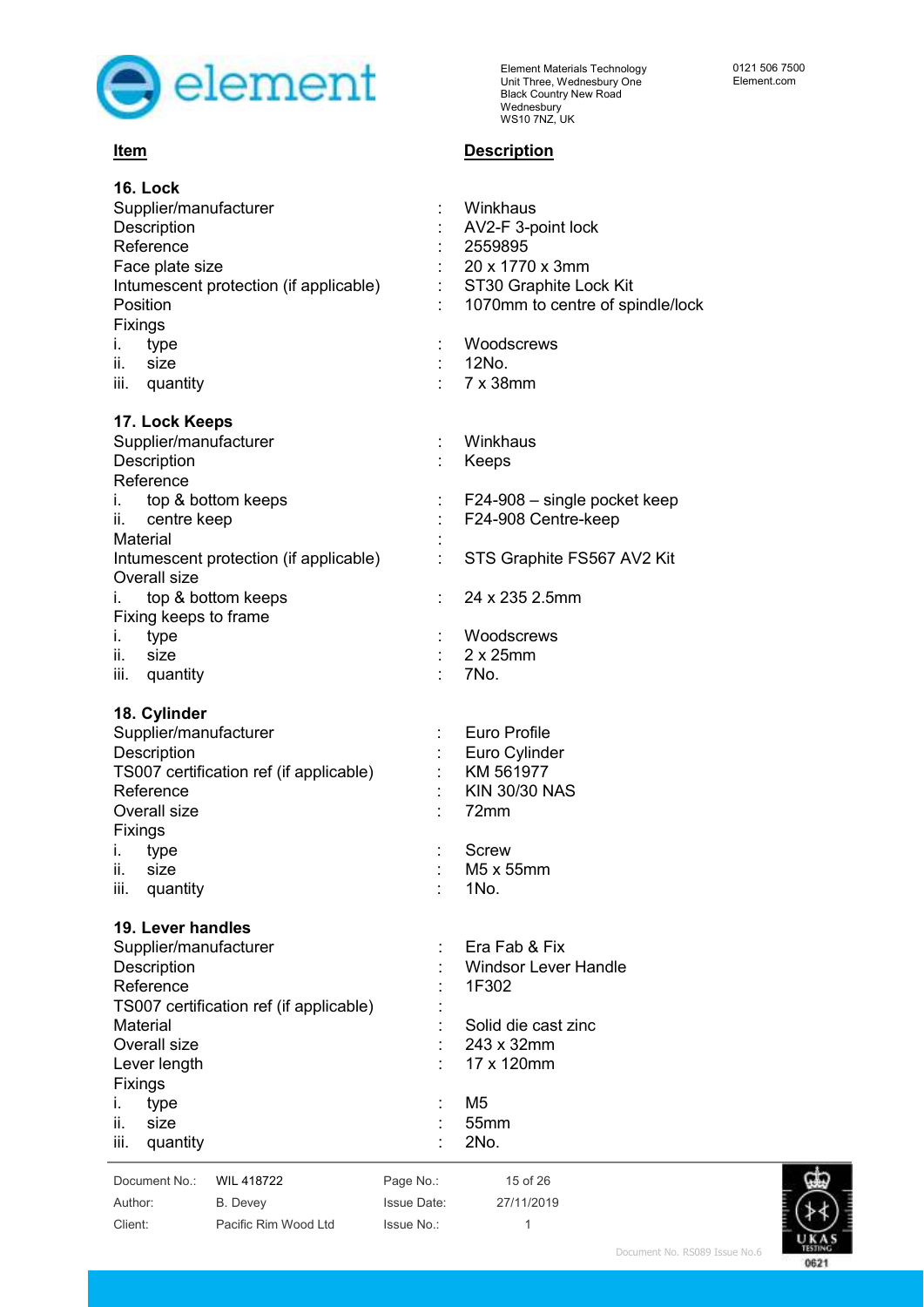

#### **20. Door closer**

Description **Description :** Face fixed door closer Reference : 28730 Fixing device to doorleaf

- 
- 
- iii. quantity iii. 4No.

Fixing device to frame

- 
- 
- iii. quantity iii. 2No.

Element Materials Technology Unit Three, Wednesbury One Black Country New Road Wednesbury WS10 7NZ, UK

#### **Item Description**

Supplier/manufacturer : Eclipse i. type : Screws

- ii. size : M5 x 30mm
	-

i. type  $\qquad \qquad$ : Screws

- $i.$  size  $\cdot$  M5 x 28mm
	-

0121 506 7500 Element.com

Document No.: WIL 418722 Page No.: 16 of 26

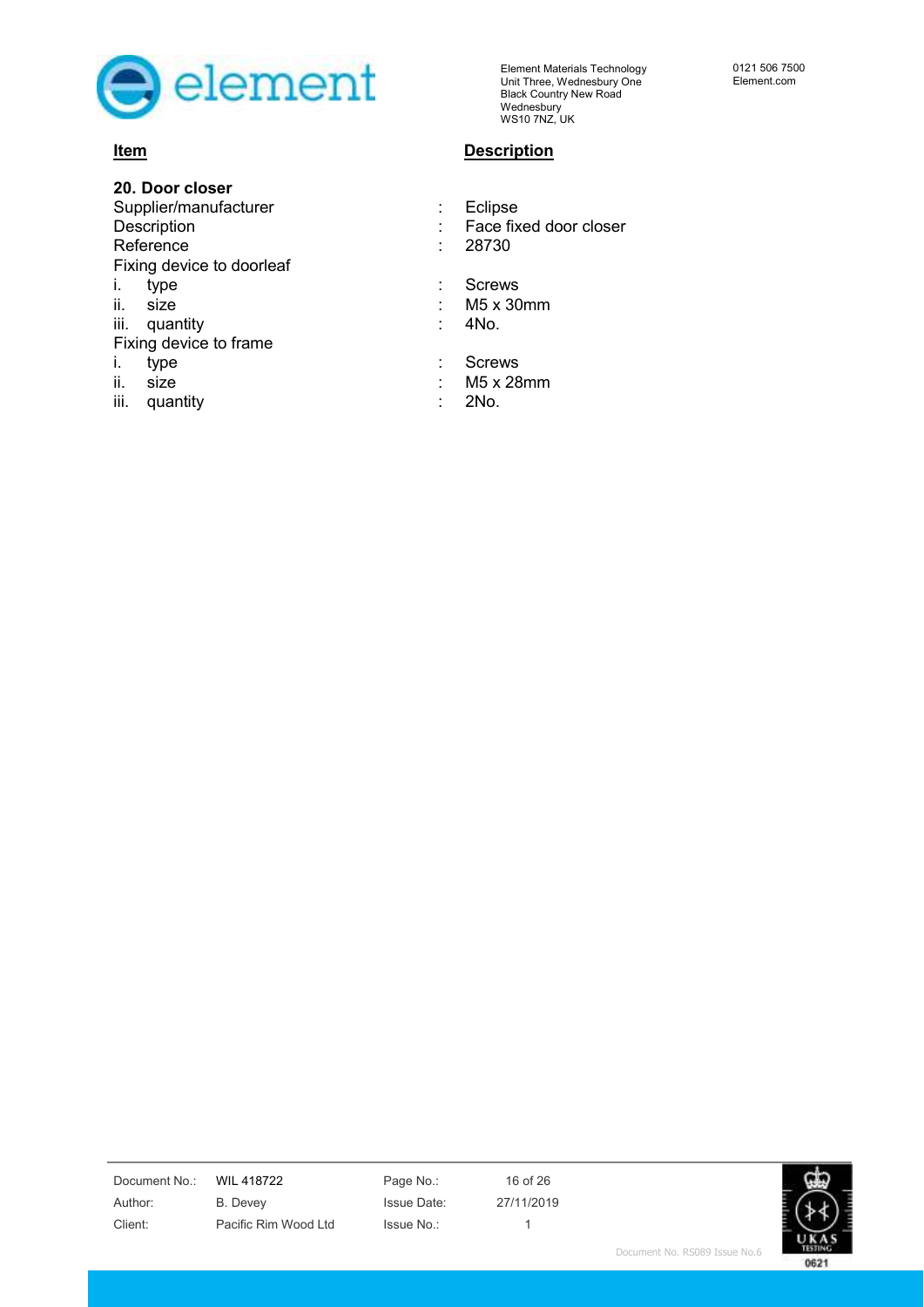

## **PERFORMANCE CRITERIA & TEST RESULTS**

| <b>Clause</b>                            | <b>Requirement</b>                                                                                                                                                                                                                                                                                         | <b>Results &amp; Observations</b>                                                                               | Compliance |
|------------------------------------------|------------------------------------------------------------------------------------------------------------------------------------------------------------------------------------------------------------------------------------------------------------------------------------------------------------|-----------------------------------------------------------------------------------------------------------------|------------|
| 4.1.1<br><b>Classification</b><br>of use | according to their intended<br>for<br>all<br>use<br>relevant<br>characteristics in accordance<br>with BS 6375 and the relevant<br>material specific standard.                                                                                                                                              | Doorsets shall be classified Performance not assessed. Further<br>test evidence required.                       | N/T        |
| 4.1.2<br><b>Doorsets</b>                 | <b>Doorsets</b><br>must<br>the<br>meet<br>requirements of Annex A of<br>PAS24:2016 and either Annex<br>B of PAS24:2016 or RC3 of<br><b>BS EN 1627</b>                                                                                                                                                      | Doorset meets the requirements of<br>Annex A of PAS24.<br>Doorset meets the requirements of<br>Annex B of PAS24 | <b>Yes</b> |
|                                          | Cylinders falling within the<br>scope of EN1303:2015 used<br>in the tested door assembly<br>shall meet the requirements of<br>TS007 (3* cylinder or a<br>cylinder<br>and<br>security<br>hardware combined rating of<br>3*) or of key related security to<br>grade 5 and resistance to<br>drilling grade 2. | Evidence provided.<br>KM 561977                                                                                 | <b>Yes</b> |
| 4.2<br>Infill medium<br>requirements     | at least one pane of laminated<br>glass<br>meeting<br>the<br>of BS<br>EN<br>requirements<br>356:2000 Class P1A.                                                                                                                                                                                            | Each glazed area shall include  Performance not assessed. Further<br>test evidence required.                    | N/T        |
| 4.3<br>Letterplates                      | Letter plates shall have a<br>maximum aperture size of 260<br>x 40mm                                                                                                                                                                                                                                       | Doorset not fitted with a letterplate,<br>not applicable.                                                       | N/A        |
|                                          | Letter plates shall meet the<br>installation<br>height<br><b>BS</b><br>EN<br>requirements<br>of<br>13724:2013<br>clause<br>5.3.1<br>(between 700 and 1700mm<br>from the floor)                                                                                                                             | Doorset not fitted with a letterplate,<br>not applicable.                                                       | N/A        |
|                                          | Letterplate shall meet the<br>requirements of TS008:2015<br>enhanced security grade 2                                                                                                                                                                                                                      | Doorset not fitted with a letterplate,<br>not applicable.                                                       | N/A        |

Document No.: WIL 418722 Page No.: 17 of 26 Author: B. Devey Issue Date: 27/11/2019

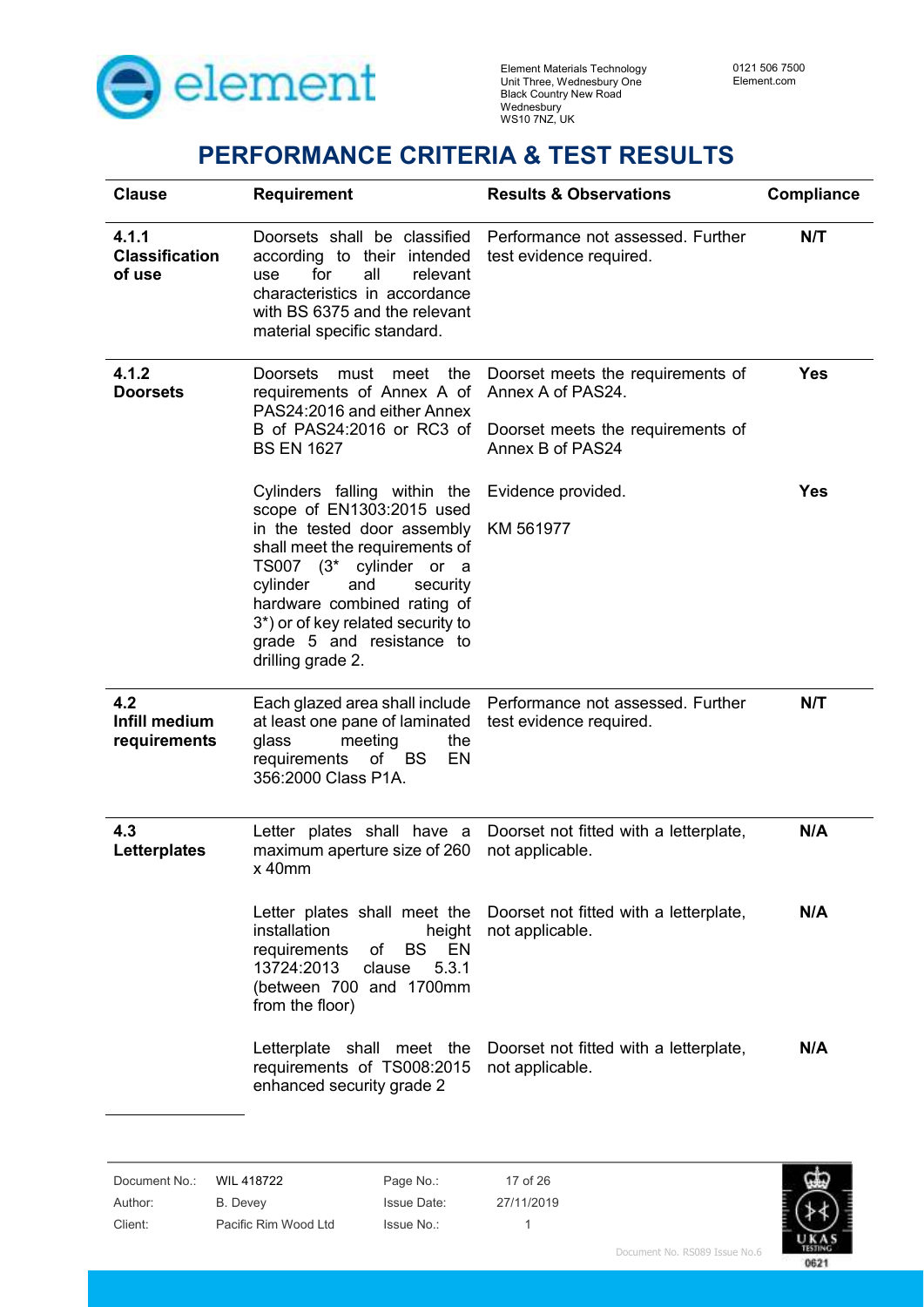

0621

| <b>Clause</b>                                     | <b>Requirement</b>                                                                                                                                                                                                                                                                                                                                                                                                                                   | <b>Results &amp; Observations</b>                                                                                                                                                                    | <b>Compliance</b> |
|---------------------------------------------------|------------------------------------------------------------------------------------------------------------------------------------------------------------------------------------------------------------------------------------------------------------------------------------------------------------------------------------------------------------------------------------------------------------------------------------------------------|------------------------------------------------------------------------------------------------------------------------------------------------------------------------------------------------------|-------------------|
| 4.4<br><b>Classification</b>                      | Following testing to Annex A &<br>Annex B the final classification<br>shall be determined as D for a<br>doorset.                                                                                                                                                                                                                                                                                                                                     | classified<br>for<br>Doorset<br>D<br>as<br>Doorsets.                                                                                                                                                 | <b>CLASSIFIED</b> |
| 5<br><b>Marking</b>                               | assembly<br>shall<br>Door<br>be<br>permanently marked, in a<br>position that is visible and<br>accessible when the door is<br>with<br>the<br>following<br>open,<br>information:<br>The number and date of<br>the specification and the<br>classification,<br>i.e.<br>PAS24:2016 D<br>The date of manufacture<br>$\bullet$<br>(at least year and quarter)<br>The name or trade mark or<br>$\bullet$<br>other means of identifying<br>the manufacturer | Performance not assessed. Further<br>evidence required.<br>Pre certification prototype only. No<br>labels supplied as yet. Customer<br>advised of labelling requirements for<br>production doorsets. | N/T               |
| 6.1<br><b>Doorsets</b>                            | Where a doorset includes<br>dummy vents, fixed lights,<br>fixed panels and/or opening<br>lights these shall meet the<br>requirements for a doorset                                                                                                                                                                                                                                                                                                   | Performance not assessed. Further<br>evidence required.                                                                                                                                              | N/T               |
| 6.2<br><b>Installation</b><br><b>instructions</b> | The manufacturer shall supply<br>full instructions for assembly,<br>installation and maintenance                                                                                                                                                                                                                                                                                                                                                     | Performance not assessed. Further<br>evidence required.                                                                                                                                              | N/T               |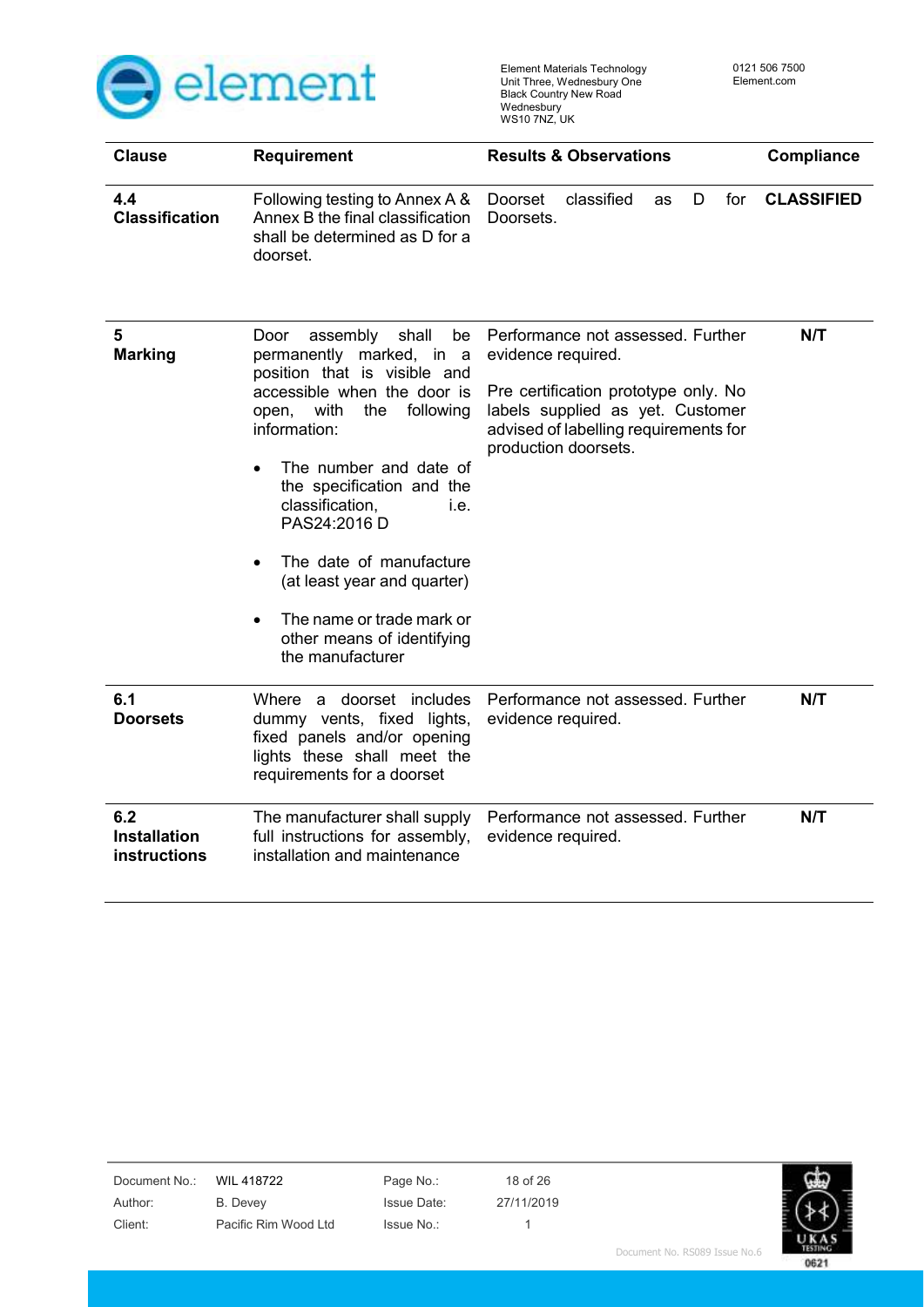

| <b>Clause</b>                                                                         | Requirement | <b>Results &amp; Observations</b>                                                                                                                                                                                                                                                                                                                                                                                                                                                                                                                                                   | Pass / Fail |
|---------------------------------------------------------------------------------------|-------------|-------------------------------------------------------------------------------------------------------------------------------------------------------------------------------------------------------------------------------------------------------------------------------------------------------------------------------------------------------------------------------------------------------------------------------------------------------------------------------------------------------------------------------------------------------------------------------------|-------------|
| A.3<br><b>Security</b><br>hardware and<br>cylinder test                               |             | Attacks were made to the handle using a 6mm chisel to try and create<br>space between the handle and leaf. Once a space had been created, a<br>NorBar was used to lever the handle from the leaf. The cylinder was then<br>snapped using curved jaw mole grips. Attacks were then made using a<br>6 and 25mm chisel to lever away some of the material surround the<br>cylinder, in an attempt to get behind the lock casement. A small<br>screwdriver was used to try and disengage the internal lock but with no<br>success. Total attack time was 3 minutes. Entry not achieved. | <b>Pass</b> |
|                                                                                       |             | Attacks were made to the cylinder using 2No. 4 x 35mm traction screws<br>and a cross point screwdriver to screw through the centre of the cylinder,<br>in an attempt to create a leverage point. The screws could not be fully<br>inserted and time expired before further attacks could be considered.<br>Total attack time was 3 minutes. Entry not achieved.                                                                                                                                                                                                                     | Pass        |
| Damage to the<br>sample<br>following A.3<br>security<br>hardware and<br>cylinder test |             |                                                                                                                                                                                                                                                                                                                                                                                                                                                                                                                                                                                     |             |

**A.4 Cylinder vulnerability assessment** 

Additionally cylinders shall have been successfully assessed in<br>accordance with the accordance with the requirements of Annex A.4 of<br>PAS24:2016 cylinder PAS24:2016 vulnerability assessment.

Evidence provided.

KM 561977

**Yes** 

### **Annex B: Enhanced security performance requirements for doorsets**

Document No.: WIL 418722 Page No.: 19 of 26

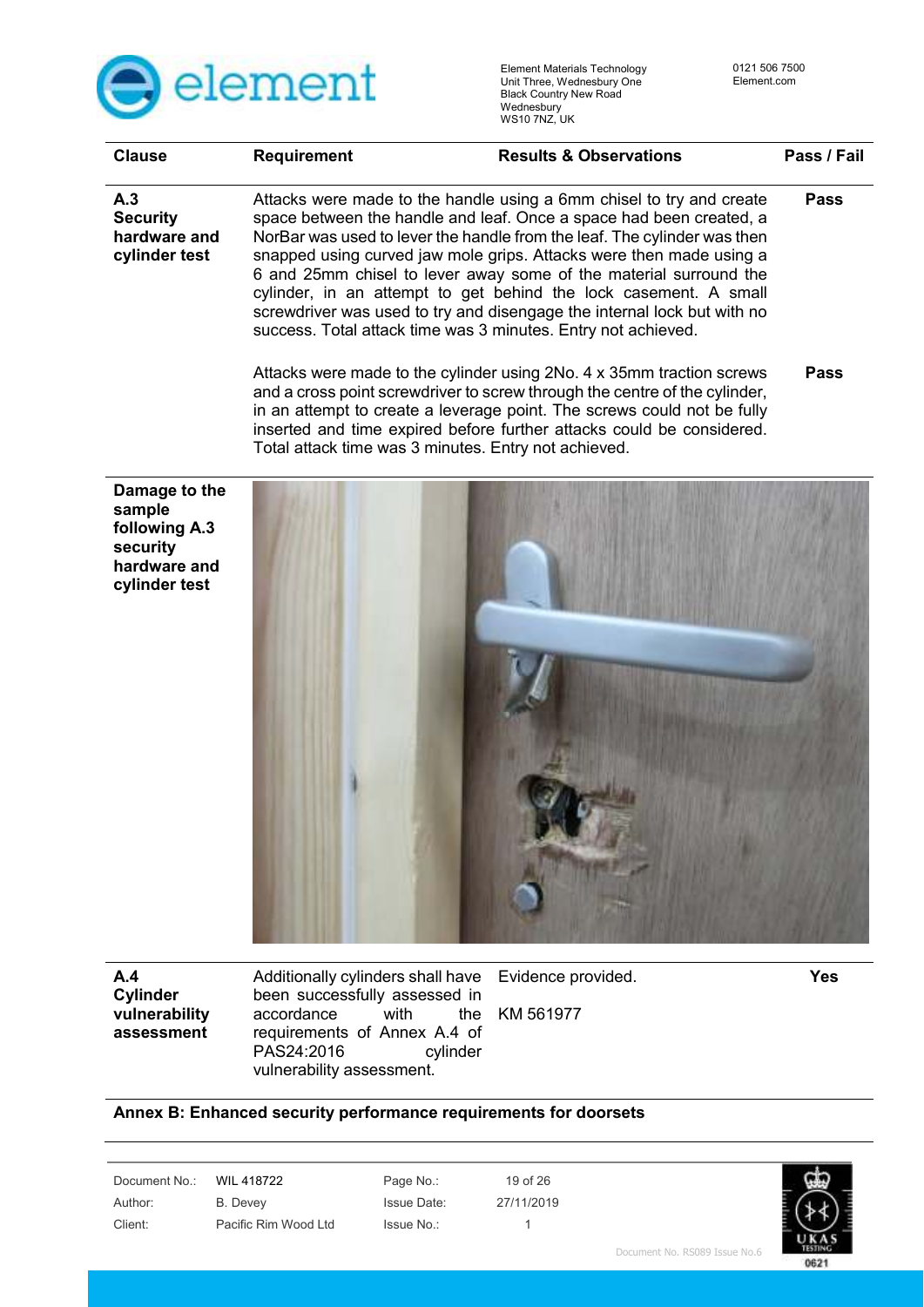

| <b>Clause</b>                                         | <b>Requirement</b>                                                                                                                                                                                                                                       | <b>Results &amp; Observations</b>                                                                                                                                                                                                                                                                      | Pass / Fail |
|-------------------------------------------------------|----------------------------------------------------------------------------------------------------------------------------------------------------------------------------------------------------------------------------------------------------------|--------------------------------------------------------------------------------------------------------------------------------------------------------------------------------------------------------------------------------------------------------------------------------------------------------|-------------|
| <b>B.4.3</b><br><b>Manipulation</b><br>test           | Attacks were made to the 3rd hinge using a craft knife to cut away some<br>of the surrounding material, in an attempt to expose the hinge and allow<br>it to be manipulated but with no success. Total attack time was 3<br>minutes. Entry not achieved. |                                                                                                                                                                                                                                                                                                        |             |
|                                                       | no success. Total attack time was 3 minutes. Entry not achieved.                                                                                                                                                                                         | Attacks were made to the 3rd hinge using 2 paint scrapers to lever<br>between the leaf and frame, in an attempt to lever out the hinge, but with                                                                                                                                                       |             |
|                                                       | minutes. Entry not achieved.                                                                                                                                                                                                                             | Attacks were made to the bottom hook bolt using a craft knife to cut away<br>some of the surrounding material, in an attempt to expose the lock and<br>allow it to be manipulated but with no success. Total attack time was 3                                                                         |             |
|                                                       |                                                                                                                                                                                                                                                          | Attacks were made to the bottom hook bolt using 2 paint scrapers to<br>lever between the leaf and frame, in an attempt to lever out the locks but<br>with no success. Total attack time was 3 minutes. Entry not achieved.                                                                             |             |
|                                                       | attack time was 3 minutes. Entry not achieved.                                                                                                                                                                                                           | Attacks were made to the bottom hook bolt using a small screwdriver to<br>try and disengage the lock and allow entry but with no success. Total                                                                                                                                                        |             |
| <b>B.4.4.2</b><br><b>Manual test on</b><br>infill     |                                                                                                                                                                                                                                                          | Attacks were made to the glazed infill beading using a 6 and 25mm<br>chisel to try and remove the bead, in an attempt to free up the glass but<br>with no success. Total attack time was 3 minutes. Entry not achieved.                                                                                | <b>Pass</b> |
| <b>B.4.4.3</b><br><b>Mechanical test</b><br>on infill | N/A – Surface area of the infill is smaller than the loading pad.                                                                                                                                                                                        |                                                                                                                                                                                                                                                                                                        | <b>Pass</b> |
| <b>B.4.4.4</b>                                        | Zone 1                                                                                                                                                                                                                                                   |                                                                                                                                                                                                                                                                                                        | <b>Pass</b> |
| <b>Manual cutting</b><br>test                         | Entry not achieved.                                                                                                                                                                                                                                      | Attacks were made within 400mm of the centre of rotation of the door<br>leaf using a craft knife to score into the material. Attacks were then made<br>using a 6 and 25mm chisel to try and create a hole big enough for the<br>failure criteria but with no success. Total attack time was 3 minutes. |             |
|                                                       | Zone <sub>2</sub>                                                                                                                                                                                                                                        |                                                                                                                                                                                                                                                                                                        | Pass        |
|                                                       | Entry not achieved.                                                                                                                                                                                                                                      | Attacks were made below 400mm of the centre of rotation of the door<br>leaf using a craft knife to score into the material. Attacks were then made<br>using a 6 and 25mm chisel to try and create a hole big enough for the<br>failure criteria but with no success. Total attack time was 3 minutes.  |             |

Document No.: WIL 418722 Page No.: 20 of 26 Author: B. Devey Issue Date: 27/11/2019 Client: Pacific Rim Wood Ltd Issue No.: 1 0621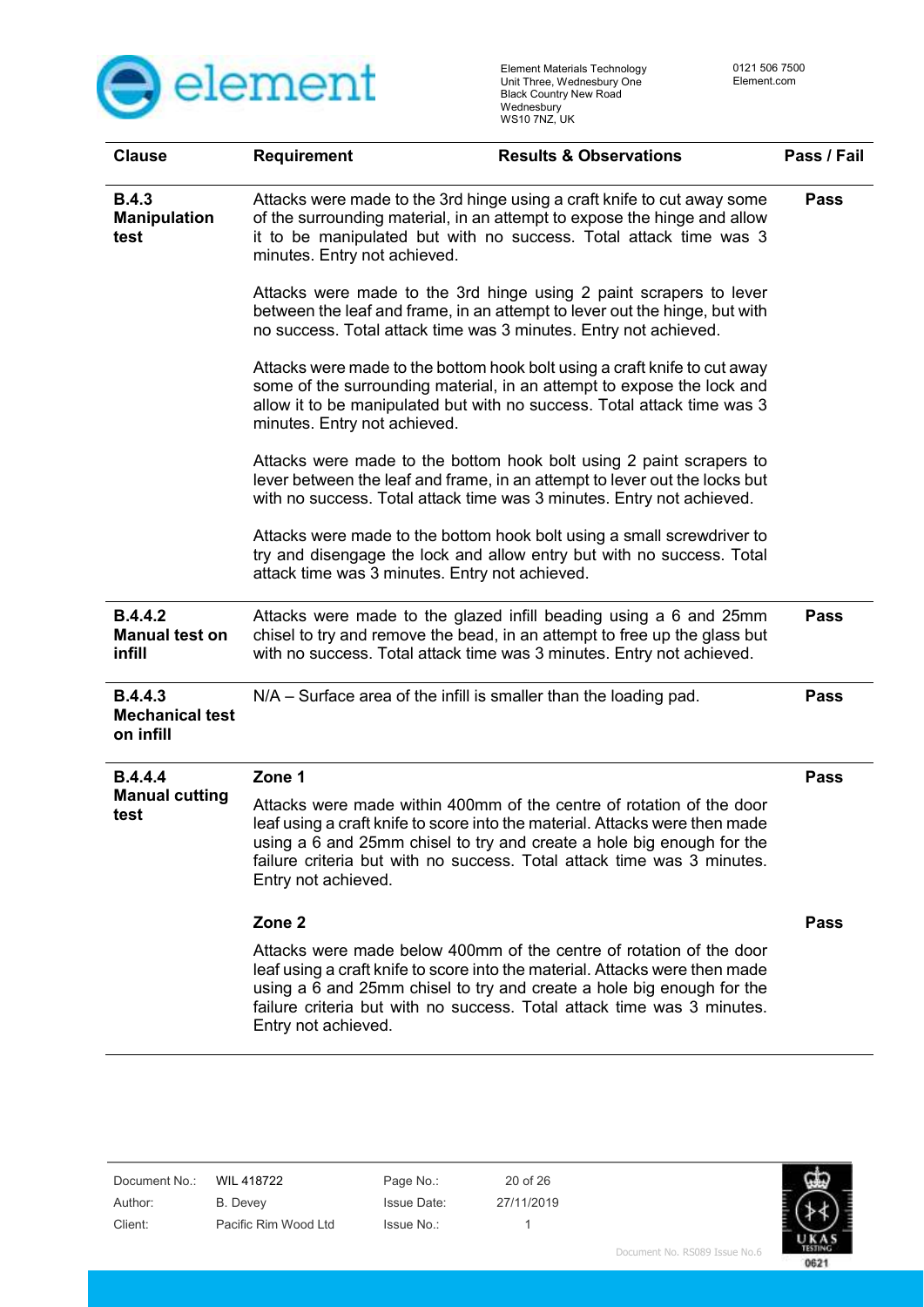

**Clause Requirement Results & Observations Pass / Fail** 

**Damage to the sample following B.4.4.4 Manual cutting test** 



**Defined mechanical loading points** 



**B.4.5 Mechanical loading test**  Attempts to apply Mechanical loads to all the hinge points and locking points were made with the following results obtained. **Pass** 

#### **Point 1: Top hinge**

1.5kN parallel (up) and 4.5kN perpendicular load held for 10s. 1.5kN parallel (horizontal) and 4.5kN perpendicular load held for 10s.

#### **Point 2: 2nd hinge**

1.5kN parallel (up) and 4.5kN perpendicular load held for 10s. 1.5kN parallel (horizontal) and 4.5kN perpendicular load held for 10s.

| WIL 418722           | Page No.:          | 21 of 26   |  |
|----------------------|--------------------|------------|--|
| B. Devey             | <b>Issue Date:</b> | 27/11/2019 |  |
| Pacific Rim Wood Ltd | Issue No.:         |            |  |
|                      |                    |            |  |

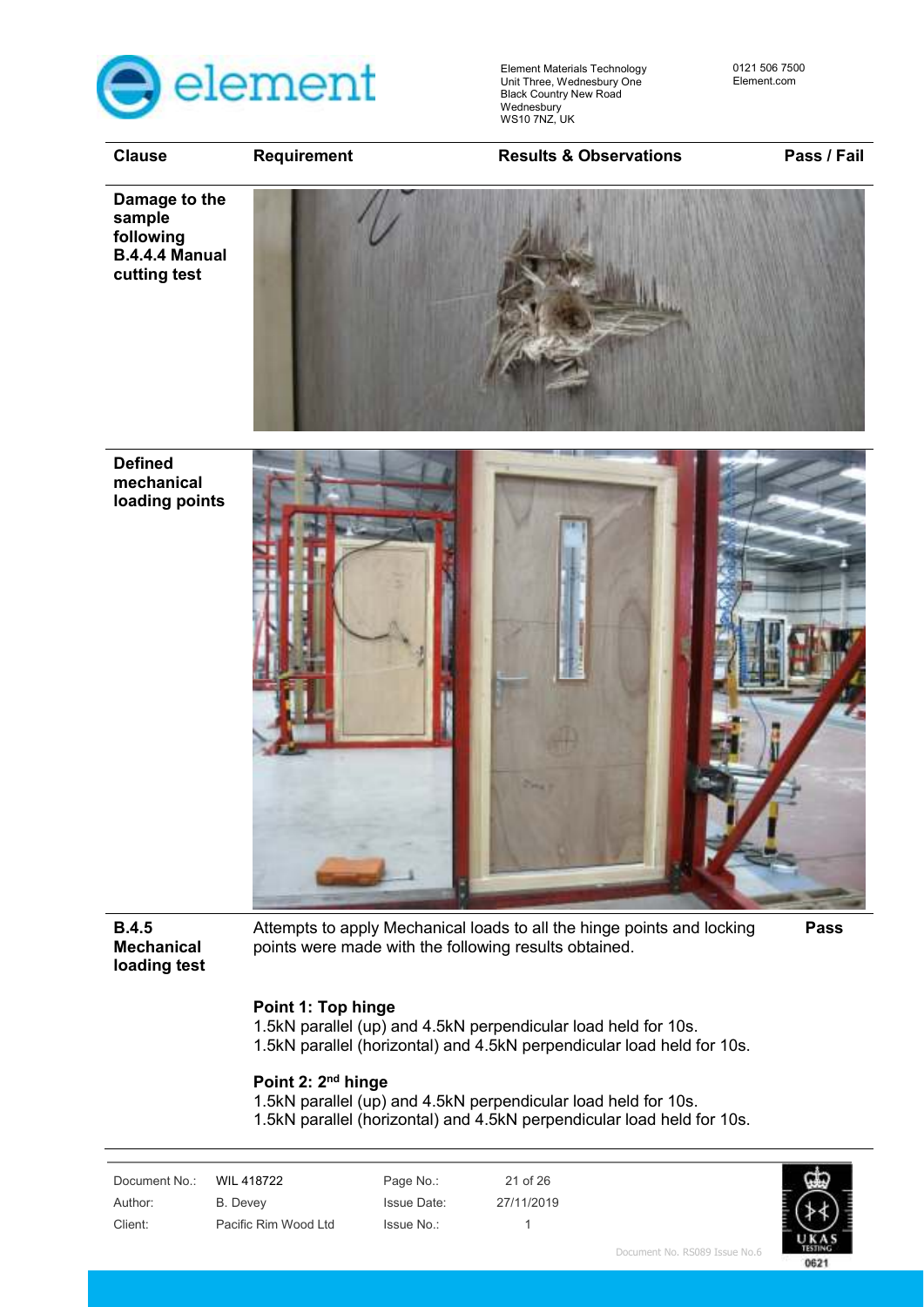

| <b>Clause</b>                               | <b>Requirement</b>                             | <b>Results &amp; Observations</b>                                                                                                                                                                                            | Pass / Fail                                                        |
|---------------------------------------------|------------------------------------------------|------------------------------------------------------------------------------------------------------------------------------------------------------------------------------------------------------------------------------|--------------------------------------------------------------------|
|                                             | Point 3: 3 <sup>rd</sup> hinge                 | 1.5kN parallel (up) and 4.5kN perpendicular load held for 10s.<br>1.5kN parallel (horizontal) and 4.5kN perpendicular load held for 10s.                                                                                     |                                                                    |
|                                             | Point 4: Bottom hinge                          | 1.5kN parallel (horizontal) and 4.5kN perpendicular load held for 10s                                                                                                                                                        |                                                                    |
|                                             | <b>Point 5: Bottom hook bolt</b>               | 1.5kN parallel (up) and 4.5kN perpendicular load held for 10s.<br>1.5kN parallel (horizontal) and 4.5kN perpendicular load held for 10s.                                                                                     |                                                                    |
|                                             | Point 6: Centre dead bolt                      | 1.5kN parallel (horizontal) and 4.5kN perpendicular load held for 10s.                                                                                                                                                       |                                                                    |
|                                             | Point 7: Top hook bolt                         | 1.5kN parallel (up) and 4.5kN perpendicular load held for 10s.<br>1.5kN parallel (horizontal) and 4.5kN perpendicular load held for 10s.                                                                                     |                                                                    |
|                                             | All loads were held and no entry was achieved. |                                                                                                                                                                                                                              |                                                                    |
| <b>B.4.6</b><br><b>Manual check</b><br>test | Entry not achieved.                            | Attacks were made between the 3rd and 4th hinges using a nail bar and<br>screwdriver to lever between the leaf and frame, in an attempt to lever<br>out the hinges but with no success. Total attack time was 3 minutes.     | <b>NO</b><br><b>VULNER-</b><br><b>ABILITY</b><br><b>IDENTIFIED</b> |
|                                             | was 3 minutes. Entry not achieved.             | Attacks were made between the bottom hinge and bottom hook bolt<br>using a nail bar and screwdriver to lever between the leaf and frame, in<br>an attempt to lever out the lock but with no success. Total attack time       |                                                                    |
|                                             | was 3 minutes. Entry not achieved.             | Attacks were made between the bottom hook bolt and central dead bolt<br>using a nail bar and screwdriver to lever between the leaf and frame, in<br>an attempt to lever out the locks but with no success. Total attack time |                                                                    |
|                                             | 3 minutes. Entry not achieved.                 | Attacks were made between central dead bolt and top hook bolt using a<br>nail bar and screwdriver to lever between the leaf and frame, in an<br>attempt to lever out the lock but with no success. Total attack time was     |                                                                    |
|                                             |                                                |                                                                                                                                                                                                                              |                                                                    |
| <b>B.4.7</b><br><b>Additional</b>           | manual check test.                             | Testing was not required as no vulnerabilities were identified in the                                                                                                                                                        | <b>NOT</b><br><b>REQUIRED</b>                                      |

| Document No.: | WIL 418722           | Page No.:          | 22 of 26   |
|---------------|----------------------|--------------------|------------|
| Author:       | B. Devey             | <b>Issue Date:</b> | 27/11/2019 |
| Client:       | Pacific Rim Wood Ltd | Issue No.:         |            |

**mechanical loading test** 

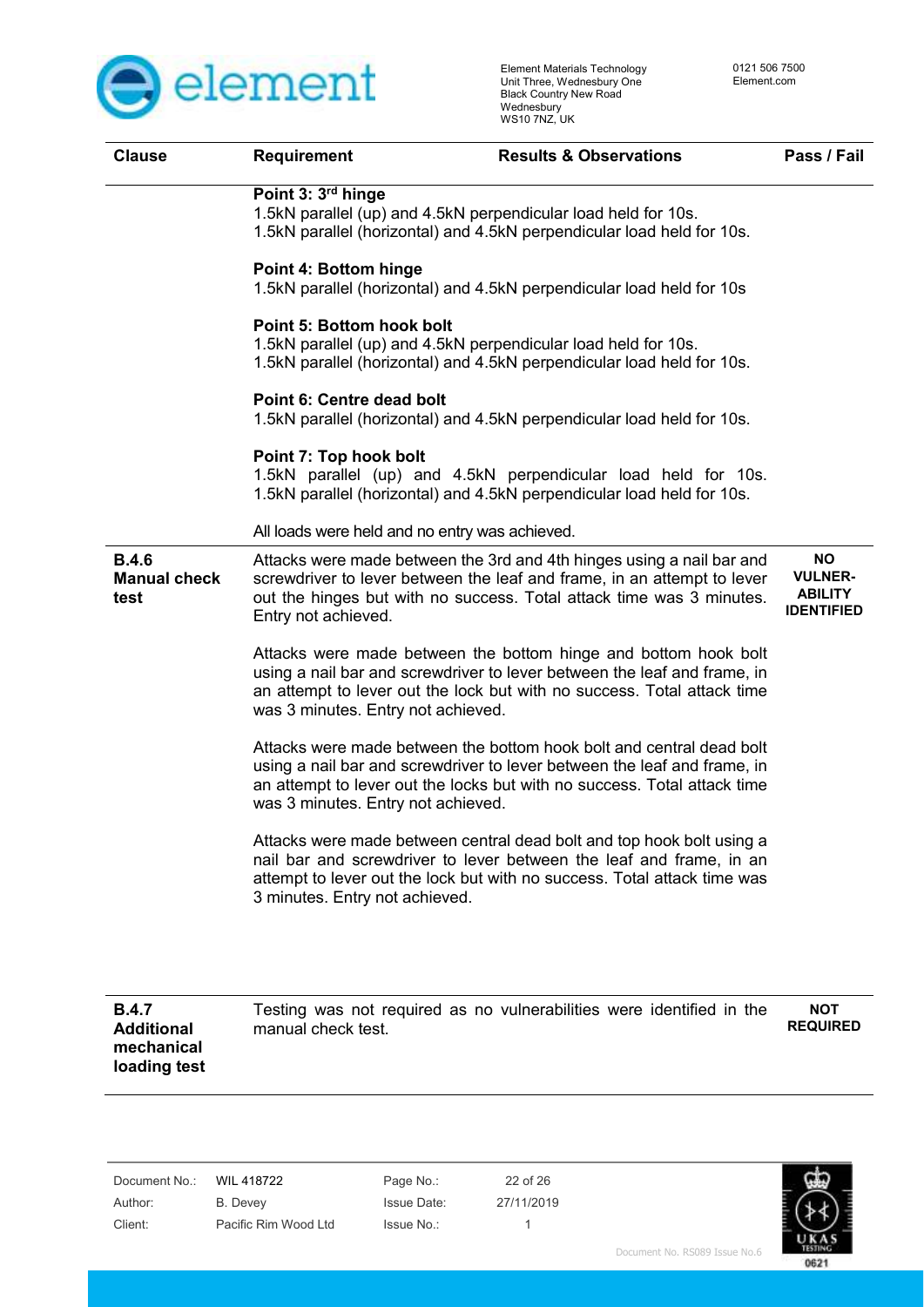

**Clause Requirement Results & Observations Pass / Fail** 



| <b>B.4.8</b><br>Soft body<br>impact test |                                | centre of the door leaf.                                                  |            | The sample withstood 3 soft body impacts to points 800mm above floor<br>level, 1250mm above floor level, and 1700mm above floor level in the<br>No visible damage was caused by these impacts and no entry was | <b>Pass</b> |
|------------------------------------------|--------------------------------|---------------------------------------------------------------------------|------------|----------------------------------------------------------------------------------------------------------------------------------------------------------------------------------------------------------------|-------------|
|                                          | gained.                        |                                                                           |            |                                                                                                                                                                                                                |             |
| <b>B.4.9</b><br>Hard body<br>impact test | obtained.                      |                                                                           |            | Attempts to apply hard body impacts to all the corners of the door leaf,<br>hinge points and locking points were made with the following results                                                               | <b>Pass</b> |
|                                          |                                | Point 1: Top hinged edge corner<br>3 impacts applied, entry not achieved. |            |                                                                                                                                                                                                                |             |
|                                          |                                | Point 2: Top hinge<br>3 impacts applied, entry not achieved.              |            |                                                                                                                                                                                                                |             |
|                                          |                                | Point 3: $2nd$ hinge<br>3 impacts applied, entry not achieved.            |            |                                                                                                                                                                                                                |             |
|                                          | Point 4: 3 <sup>rd</sup> hinge | 3 impacts applied, entry not achieved.                                    |            |                                                                                                                                                                                                                |             |
|                                          |                                | Point 5: Bottom hinge<br>3 impacts applied, entry not achieved.           |            |                                                                                                                                                                                                                |             |
| Document No.:                            | WIL 418722                     | Page No.:                                                                 | 23 of 26   |                                                                                                                                                                                                                |             |
| Author:                                  | <b>B.</b> Devey                | <b>Issue Date:</b>                                                        | 27/11/2019 |                                                                                                                                                                                                                |             |

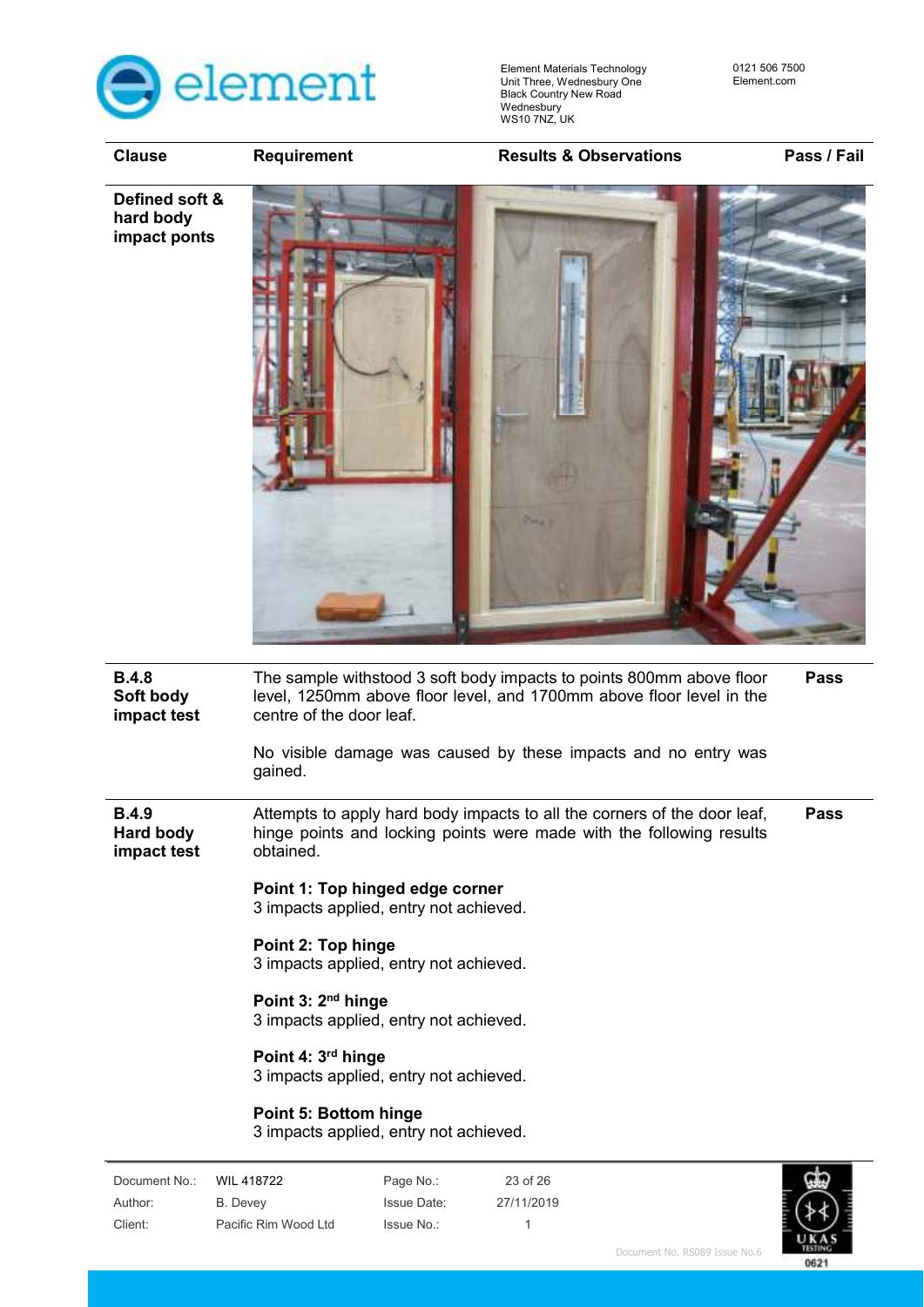

| <b>Clause</b> | <b>Requirement</b>                     | <b>Results &amp; Observations</b>                                      | Pass / Fail |
|---------------|----------------------------------------|------------------------------------------------------------------------|-------------|
|               | Point 6: Bottom hinged edge corner     |                                                                        |             |
|               | 3 impacts applied, entry not achieved. |                                                                        |             |
|               | Point 7: Bottom locking edge corner    |                                                                        |             |
|               | 3 impacts applied, entry not achieved. |                                                                        |             |
|               | Point 8: Bottom hook bolt              |                                                                        |             |
|               | 3 impacts applied, entry not achieved. |                                                                        |             |
|               | <b>Point 9: Locking cylinder</b>       |                                                                        |             |
|               | 3 impacts applied, entry not achieved. |                                                                        |             |
|               | Point 10: Centre dead bolt             |                                                                        |             |
|               | 3 impacts applied, entry not achieved. |                                                                        |             |
|               | Point 11: Top hook bolt                |                                                                        |             |
|               | 3 impacts applied, entry not achieved. |                                                                        |             |
|               | Point 12: Top locking edge corner      |                                                                        |             |
|               | 3 impacts applied, entry not achieved. |                                                                        |             |
|               |                                        | No visible damage was caused by these impacts and no entry was gained. |             |
|               |                                        |                                                                        |             |
|               |                                        |                                                                        |             |

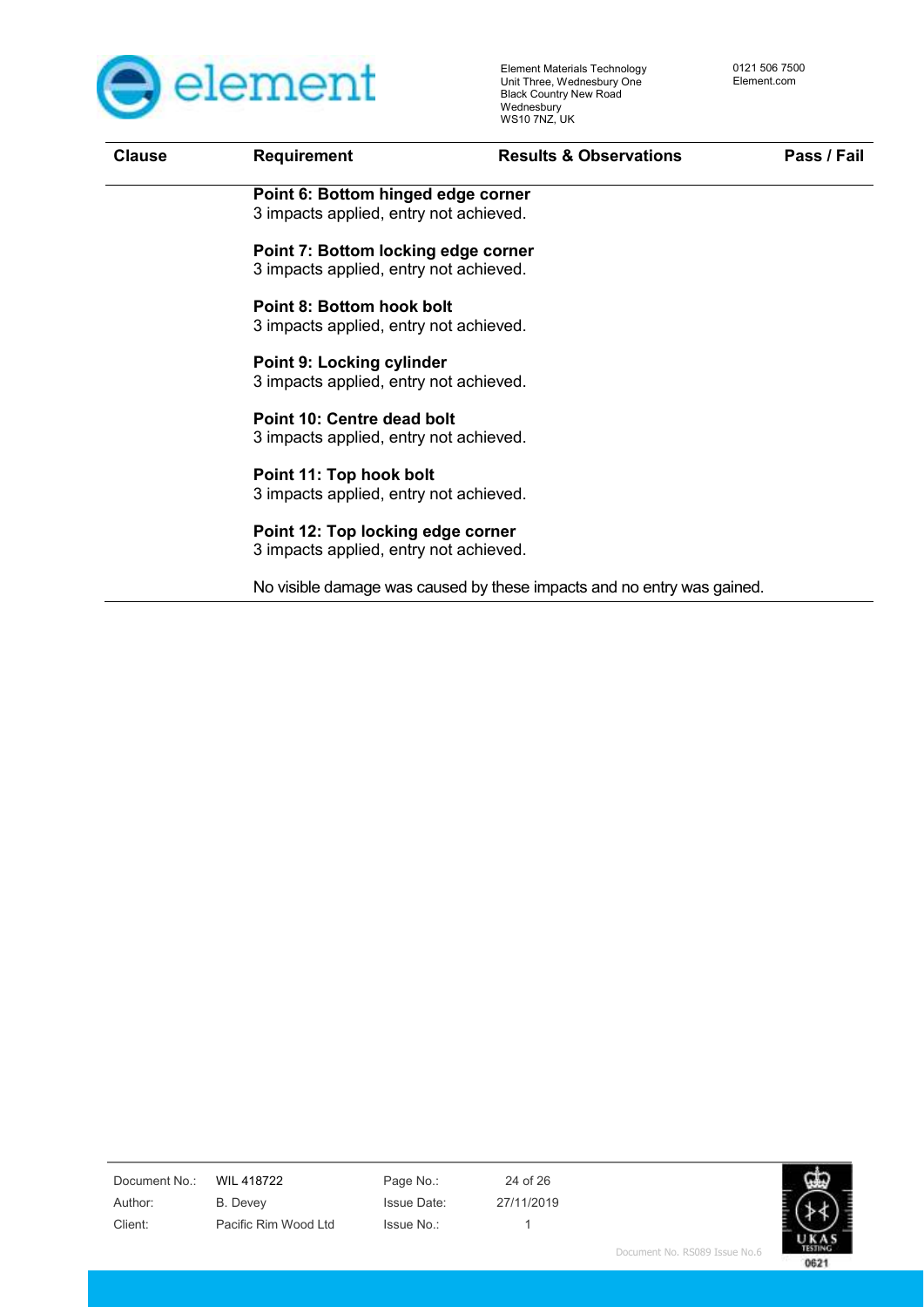

## **CONCLUSIONS**

| <b>Evaluation</b>         | The doorsets as provided by the client were subjected to enhanced security testing in |
|---------------------------|---------------------------------------------------------------------------------------|
| against                   | accordance with PAS24:2016 Annex A&B and achieved the requirements to be              |
| objective                 | classified D for Doorsets.                                                            |
| <b>Observations &amp;</b> | The self-gripping pliers used during the security hardware test were Irwin Vise Grip  |
| comments                  | 10R (straight jaw) and 10WR (curved jaw)                                              |

## **LIMITATIONS**

| Limitations                               | The results relate only to the behaviour of the specimens of the element of<br>construction under the particular conditions of test. They are not intended to be the<br>sole criteria for assessing the potential performance of the element in use, nor do they<br>reflect the actual behaviour in use. |
|-------------------------------------------|----------------------------------------------------------------------------------------------------------------------------------------------------------------------------------------------------------------------------------------------------------------------------------------------------------|
| Range of<br>assemblies<br>covered by this | It is our opinion that the range of assemblies covered by this report are limited to the<br>following                                                                                                                                                                                                    |
| report                                    | Assemblies with identical hardware fitted no further apart than in the tested assembly<br>• Assemblies of the same or smaller overall dimensions to the tested assembly                                                                                                                                  |
| Uncertainty of<br><b>Measurement</b>      | The uncertainties of measurements calculated for a confidence level of 95%<br>throughout these tests are within the limits of these tolerances.                                                                                                                                                          |

Document No.: WIL 418722 Page No.: 25 of 26 Author: B. Devey Issue Date: 27/11/2019